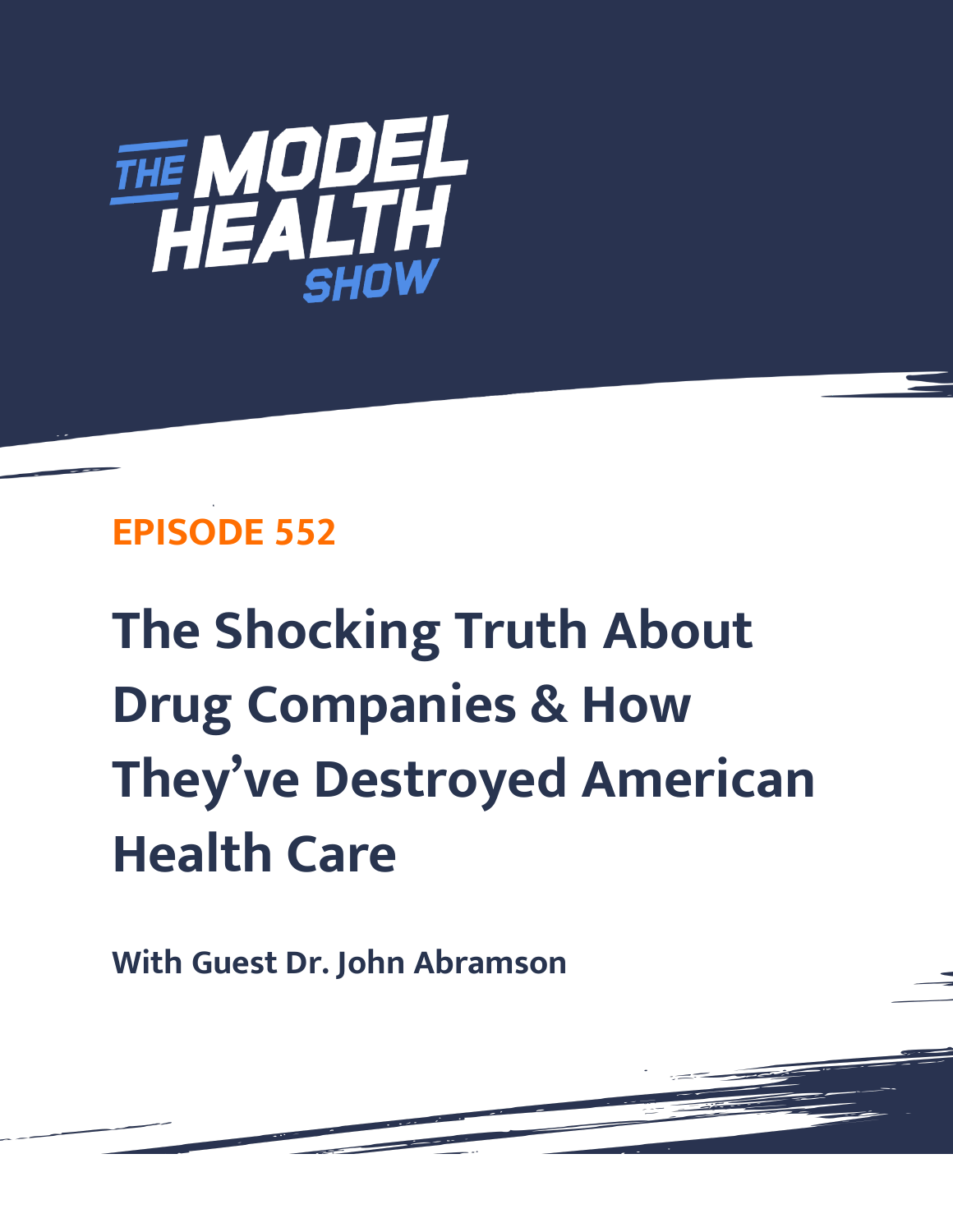### **You are now listening to The Model Health Show with Shawn Stevenson. For more, visit themodelhealthshow.com.**

**SHAWN STEVENSON:** Welcome to the Model Health Show. This is fitness and nutrition expert, Shawn Stevenson, and I'm so grateful for you tuning in with me today. On this episode, we're going to take a deep dive into United States healthcare system. We're going to take a deep dive into our existing pharmaceutical industry with a person. He is the foremost expert on this subject matter, and I'm grateful to call him a friend, Dr. John Abramson. And recently, he's become one of the most sought-after voices and experts in this subject matter of getting folks educated about how our healthcare is constructed and the integration with pharmaceutical companies, and at the end of the day, looking at the results that we've seen, with our health as United States citizens.

Dr. Abramson has served as an expert in pharmaceutical litigation, and also, he's worked as a consultant to the FBI and the United States Department of Justice. And one of the most startling things that he shared with me is that the United States is spending far more money on healthcare than other wealthy nations. We're talking about in excess of 1.5 trillion dollars, and yet we have the worst health, the worst health outcomes, the most diseases, chronic, mostly lifestyle-related conditions than all other wealthy nations that were analyzed in the data. So, it's this paradox. We're spending the most by far, 1.5 trillion extra. And to articulate this, this is what he shared in his new book: In 1980, US healthcare spending was just slightly above average of 10 comparable countries. And the age-adjusted death rate for Americans was lower, which was better, was actually a bit lower than the average of those other countries. That year, 88,000 fewer Americans died than predicted by the average death rate in those countries. So, the United States was doing pretty good. But by 2017, despite our healthcare spending having surged and being the extreme outlier, again having an excess of these other countries of 1.5 trillion dollars more being spent on healthcare, our death rate has increased so far beyond the others that nearly 500,000 more Americans are dying each year. 488,000, if you calculate the numbers down to a T. And Dr. Abramson has the receipts. And that's what he's talking about today. This is more than 1300 deaths every day, in excess of the number predicted by the average death rate of other countries. Here in the United States, we're losing about 1300 more people a day from largely preventable chronic diseases.

Now, you would think that with an excess of over 1000 people dying in the United States every day, that this would be headline news. This would be top of mind for the average person to consider to have this bit of data because this isn't happening in other places in the world. But this is the reality that we're existing in, and the good news is that we can change it. Today we're going to look at what the real situation is and actually how do we get into this situation in the first place. And I'm telling you, this story is riveting and it's going to be layered with fact, on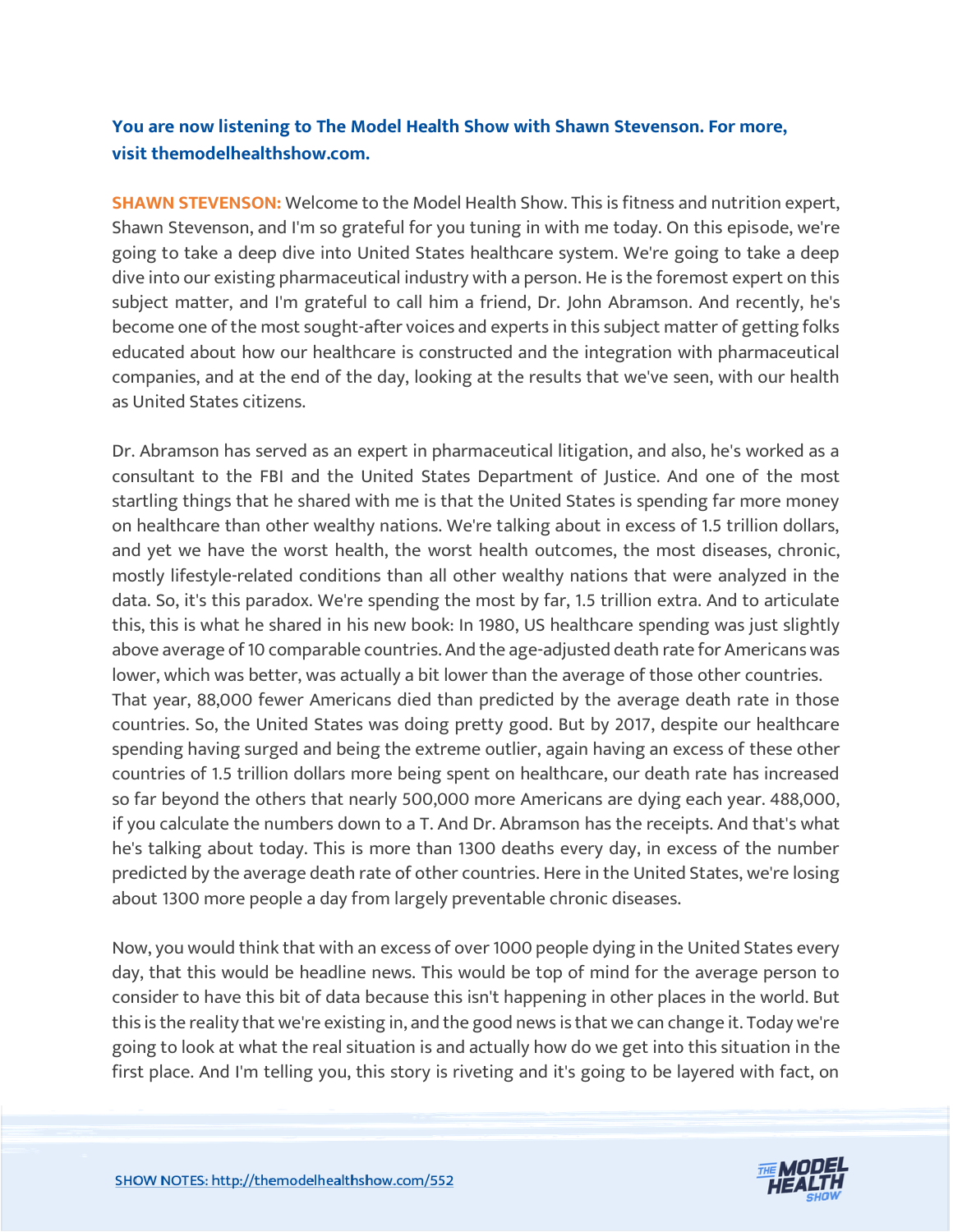top of fact, on top of fact, and this is one of the most important episodes and conversations in general that I've ever had, and I think you're really going to get a tremendous amount from it. And this is definitely one that's going to stick with you for a long, long time. And speaking of a long, long time, I like to look at some of the peer-reviewed evidence that we have relating to things that humans have been using for a long, long time. I'm talking centuries, I'm talking thousands of years. In some instances, things that we know have a great proven resonance with the health of the human body. Now, one of the immune system supportive things that I do actually dates back to the Ancient Greeks, Romans and the ancient Egyptians. And they were well aware of the healing power of propolis and its extensive use as a medicine. If you're like, "What is propolis? Is that like Metropolis? Is that like where Superman lives?" No, propolis is a well-renowned product from bees and has remarkable anti-viral effects. Listen to this, a study published in the peer reviewed journal, Antiviral Chemistry and Chemotherapy.

This is a journal that is looking at science and resources regarding cancer and cancer therapies, so in this peer-reviewed journal, they revealed that bee propolis has significant antiviral, effects specifically in reducing viral lung infections. Isn't that kind of helpful right now? Even stretching this out further, looking at something that seems to not have really good solutions, a recent study published in Phytotherapy Research found that topical... So, adding on the skin, topical propolis applied three times a day, accelerated the healing of cold sores. The researchers found that topical propolis not only reduced the amount of herpes virus present in a person's body but also protected the body against future cold sore breakouts. Isn't that an important bit of data for folks to know? So, on top of that, a meta-analysis published in Evidence-based Complementary and Alternative Medicine found that propolis has anti-viral, anti-bacterial, anti-fungal, and anti-tumor properties functioning as an immunomodulator that increases the body's resistance to infection.

And propolis treated patients showed a reduced incidence and severity of conditions like asthma and allergy symptoms. What's one of the reasons it's so remarkable? Well, it has over 300 active compounds. The majority of these compounds are forms of antioxidants, specifically polyphenols, that are well documented to reduce inflammation and fight disease. Even more specifically, polyphenols have been proven to inhibit the activity of coronaviruses according to data published in the peer-reviewed journal, Archives of Virology. So, if we're talking about science, if we're talking about stacked up and its effectiveness, we've got to give attention to this remarkable bee product called propolis. Now, you can run out and try to find some propolis on the streets, but I guarantee you, you're going to have issues with the majority of these types of products, with pollution, because right now it's common to find things like pesticide residues, E. Coli, salmonella, heavy metals, and the like in conventional bee products. The propolis that I use utilizes third-party testing, so other people testing, not just you saying it's good, third-party testing for 70 plus pesticide residues and also testing for a wide variety of other toxins, including heavy metals, E. Coli and salmonella, things that you do not want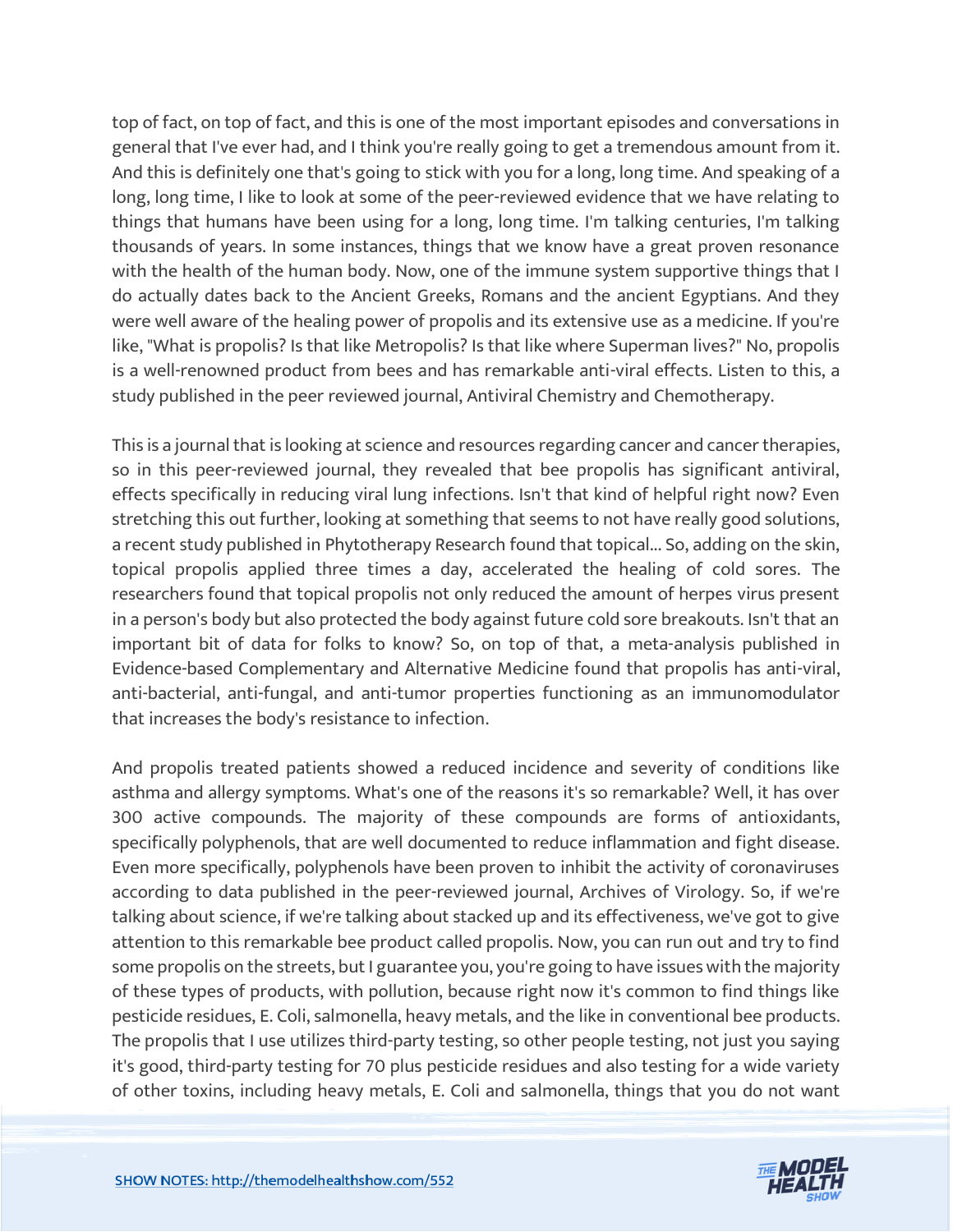coming along with these remarkable products. I get my propolis from Beekeepers Naturals. Go to beekeepersnaturals.com/model, you're going to get 25% off the remarkable propolis spray. It's called B Immune Propolis spray. That's beekeepersnaturals.com/model. It's B-E-E-K-E-E-P-E-R-Snaturals.com/model, getting this 25% off something that I keep in my superfood cabinet, gives me a couple of sprays in at least every couple of days. I absolutely love it, and I also give this to my kids as well.

My youngest son, Braden, at least getting him some sprays in every week. Just again, stacking conditions, very simple things, proven a bunch of really sound evidence and these simple things that we can use to stacking conditions. So truly grateful for them, beekeepersnaturals.com/model. Now let's get to the Apple Podcast review of the week.

**ITUNES REVIEW:** Another five-star review titled "Sharing The Truth No One Is Talking About" by Chad. "I've been listening to the Model Health Show for nearly five years. Shawn is not afraid to have insightful content, and incredible guests that are not politically correct, and he does it not for clicks, but to share the truth to the common person. I'm deeply grateful for his work, especially as the world is so overloaded with misinformation. His work has impacted me both personally, impacting the way I eat and exercise, and professionally, he inspired my master's thesis topic, and I have started a leadership coaching podcast in business. Listening to this podcast has helped shape my life."

**SHAWN STEVENSON:** Let's go. That is amazing. Every single ounce of that. Absolutely amazing, so grateful to be a part of your life and your story. Thank you so much for leaving that review over on Apple Podcast. And on that note, let's get to our special guest and topic of the day. Our guest today is Dr. John Abramson, and he's been on the faculty of Harvard Medical School for 25 years, where he teaches healthcare policy. He also served as a family physician for 22 years, during which he was named a Top Doc six times in local, state, and national surveys. He has served as an expert in Pharmaceutical Litigation and as an unpaid consultant to the FBI and the Department of Justice, including a case that resulted in the largest criminal fine in US history. In addition to many published articles and op-eds, he's been featured in the New York Times, on the Today Show, NBC Nightly News, The Dr. Oz Show, and many other major media outlets. And now, let's jump into this conversation with the incredible Dr. John Abramson. Dr. John Abramson, welcome to The Model Health Show, it's good to see you again.

DR. JOHN ABRAMSON: Shawn, thank you for having me.

SHAWN STEVENSON: Hey, it's totally my pleasure. You already know how I feel about you. I think that your work and your book is one of the most insightful treatises on our current

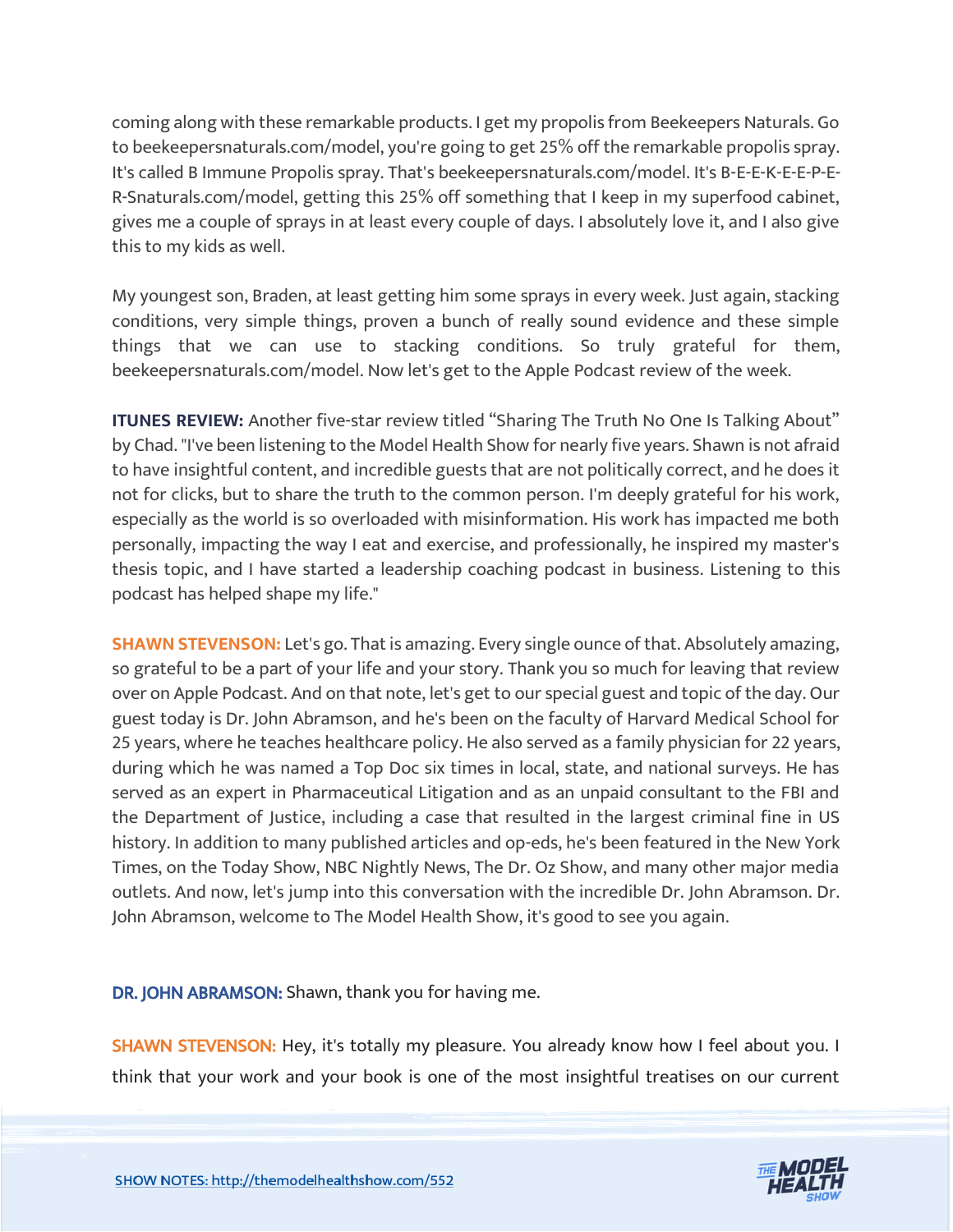landscape of healthcare in America. And I literally, and I've told you this, but there's rarely been a paragraph in your book that I do not have highlighted. I could have just taken your book and dipped it into a highlighter fluid.

Just insight after insight. And the first thing I want to ask you about, John, is what inspired you to write this book in the first place?

DR. JOHN ABRAMSON: Yeah. So, I was a family doc, I was trained as a family doc, and I finished my residency out in Cleveland at Case Western Reserve. And did a Robert Wood Johnson Fellowship for two years, studied research design, epidemiology, and statistics, and was headed towards an academic career in family medicine. But inside the university hospitals, family docs are... It's a hard row to hoe. Family docs are kind of low men on the totem pole. And I decided that what I really wanted to do was go out in the community and be a doc and be a family practitioner and take care of all aged people and whole families and make house calls sometimes and go to the hospital and do the thing.

And I did that, I hung out my shingle in 1982, and it was a wonderful practice. And I thought I would never do anything different. And then as the '90s progressed, it became clear that the medical journals were being increasingly influenced by the drug companies. You could see that the big articles were being sponsored by the manufacturers of the drugs themselves, and that the results tended to lean in a positive direction. And then a drug called Vioxx came out in 1999, an arthritis drug that was supposed to be a break-through anti-inflammatory and pain drug, because it caused less gastrointestinal upset. It wasn't any better, it didn't prevent pain any better, but it was supposed to be safer. And an article was published in the New England Journal that made that claim, that though there were numerically some more heart attacks in the people who took Vioxx than the people who took an older anti-inflammatory drug, Naproxen. It wasn't statistically significant and ought not to be a problem, and there were fewer serious GI problems, and therefore Vioxx was a good drug, and you should take it.

And it didn't seem right. And Vioxx was the most heavily advertised drug on TV, and my patients were coming in and asking me for it. And then about nine months later, there was a review article in the New England journal about Vioxx and its cousin Celebrex. And the review article made a statement that there were more cardiovascular problems with Vioxx in that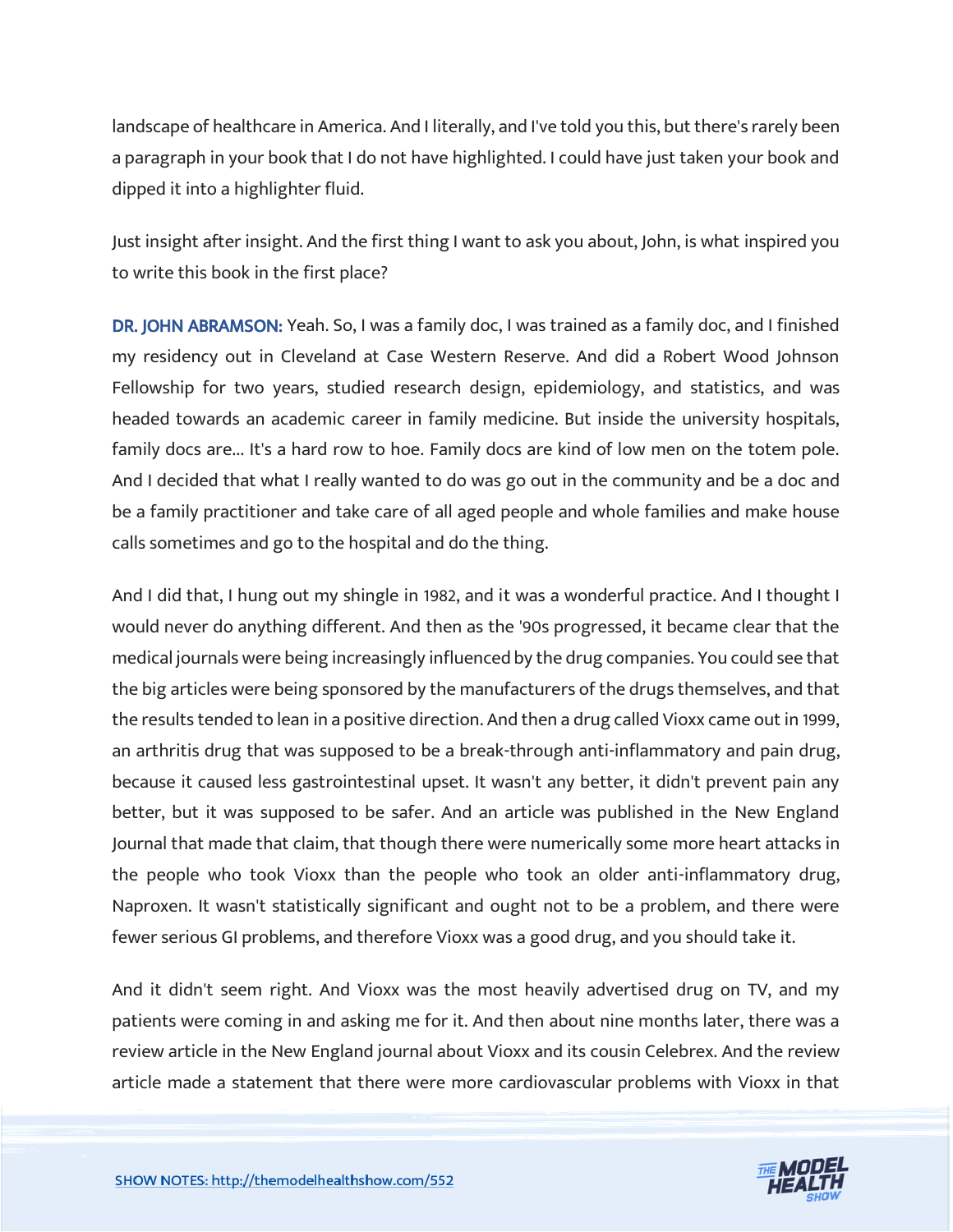study, meaning heart attacks, blood clots and strokes, but there were only 70 events, 70 cardiovascular events, so that the increased risk may have been due to the play of chance.

And I knew two things that just stood my hair on end. One is that everyone who's taken the first statistics course in college knows that the statistical significance is dependent on the number of events that happen and the difference between the two groups, so blowing off a statistically significant finding because there were only 70 events, it makes no sense. It's just not logical. And I also knew that there were only 53 serious GI events, so they were blowing off these cardiovascular events, but they were saying that you should buy 2 billion dollars' worth of Vioxx, Americans, because there are 53 fewer GI events.

And at that point, I knew that something was desperately wrong with the way information was being created by the drug companies and published in the journals, and then distributed in the format that doctors are trained to trust, to accept at face value. And that's when I decided I was going to figure out what was happening. Decided to leave practice and write my first book called Overdosed America, which was published in 2004. And as luck would have it. Just a week after that book was published, Vioxx was pulled from the market. It wasn't my doing, but another study came out and it showed the same thing, and Merck knew it had to pull that drug from the market. So, I got a lot of TV coverage because I was the last guy who wrote the book, and lawyers saw me on TV, and they started to call me and asked me if I'd be an expert in litigation in the national litigation cases against the drug companies. So, in that role, I got to see all the data, 20 million documents per case, the raw data, what the marketing people wanted to claim the data said, how they put it together into journal articles, and how they marketed those journal articles and how they got to doctors and how they advertised on TV. I got to see the whole story, put it together and write a report, testify about it.

And I did that for about 10 years, spent about 10 years inside corporate computers. I know what's going on in there, and it's a very rare opportunity. It's a very privileged position to get inside those computers and really understand it. So, after I'd been doing that for about 10 years and could see that there was a limit to how far... Trying to change the system from that perspective, from that point of view, there were limits to how far that was going to get, and decided that I would write a book, and that's the origin of Sickening.

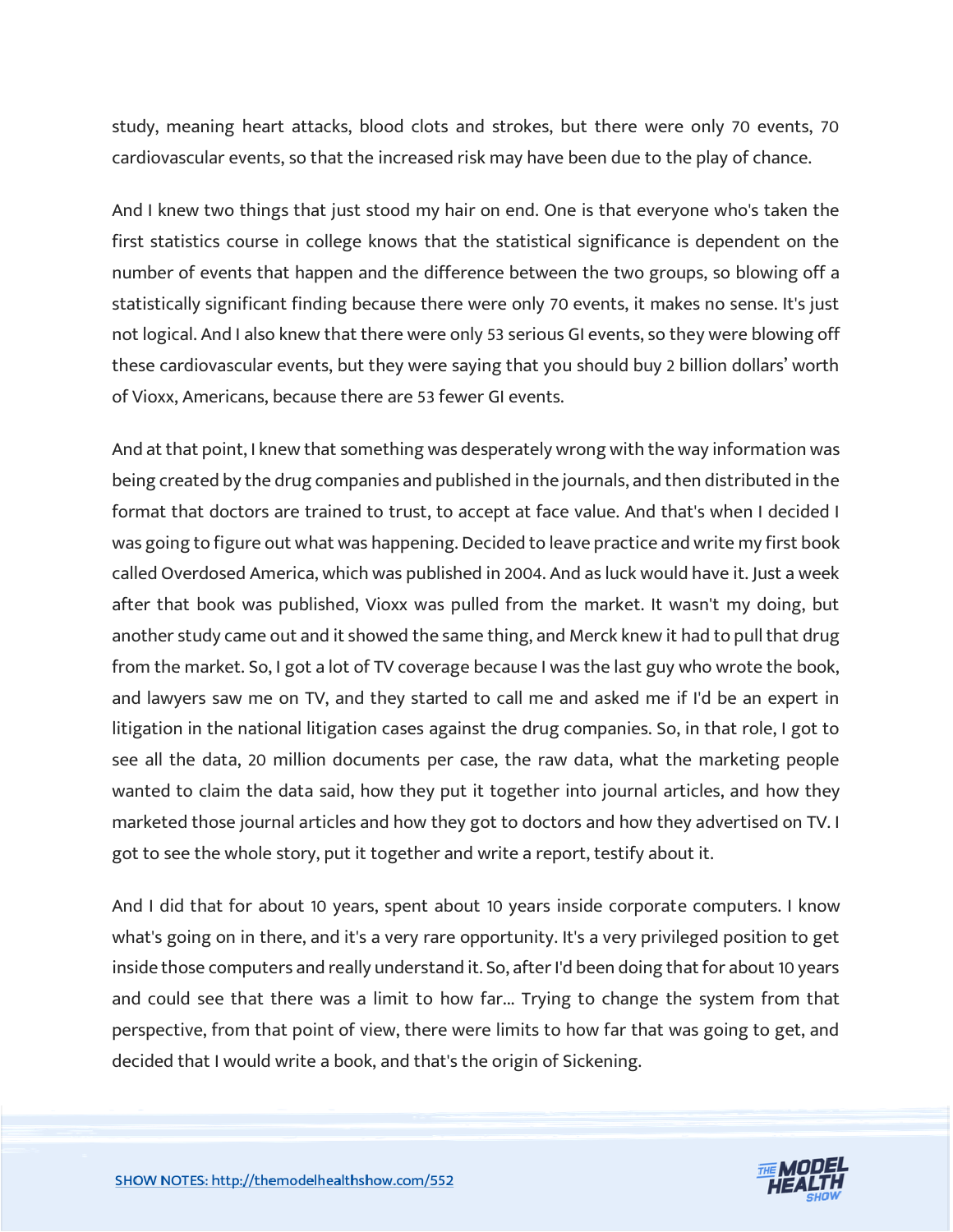SHAWN STEVENSON: Yeah, and so your story, as I mentioned, is really remarkable, you are almost like a unicorn in the scenario of being involved in litigation, being able to see behind the scenes, and you've got NDAs out there where you can't talk about certain things that you've uncovered and discovered through your research in looking at what pharmaceutical companies are actually doing behind the scenes. And we're going to start with this mandatory prerequisite of stating, of course, that our pharmaceutical drugs definitely have their place. It's just right now, we've also and... Another great reason I'm really grateful to be able to talk to you today is to look at the results and look where we are as a society right now, and is our approach to health care, is it actually working out? Drugs can be lifesaving in many scenarios, but we've got to understand that we have a farming of sick people happening right now in the United States, that's a totally different stratosphere than most other developed countries.

Really, we're number one as far as our healthcare spending. In the United States, we've got somewhere around 4 trillion dollar health care system, and there was a report that came out last year that uncovered that essentially a trillion dollars is effectively wasted in our healthcare system, and this isn't even to mention the drug over-pricing that we're going to talk about with you as well, but due to issues with administrative complexity, fraud and the like, there's so much money that we have potentially that can be put into prevention and support for real sustainable methods.

But what I want to ask you about, and I haven't shared this with you as well in our conversations, but one of those in the same universe as Vioxx was Celebrex, and Celebrex was my first foray into prescription meds long-term. When I was 20 years old, I was diagnosed with a so-called incurable arthritic condition of my spine. And so, this was degenerative disc disease, and immediately I got my prescription for Celebrex. And I also had some little dabbles of some other... Some NSAIDs and the like, some other stuff. And what resulted from that was there was not a notable reduction in pain, but I ended up developing what now has the label of restless leg syndrome, which I didn't know was related to the Celebrex...

DR. JOHN ABRAMSON: What's the name of the syndrome, Shawn?

**SHAWN STEVENSON:** Restless leg Syndrome, so I really struggled to sleep at night, which then made it worse for me the next day, just getting up and getting to class, I was in college at the

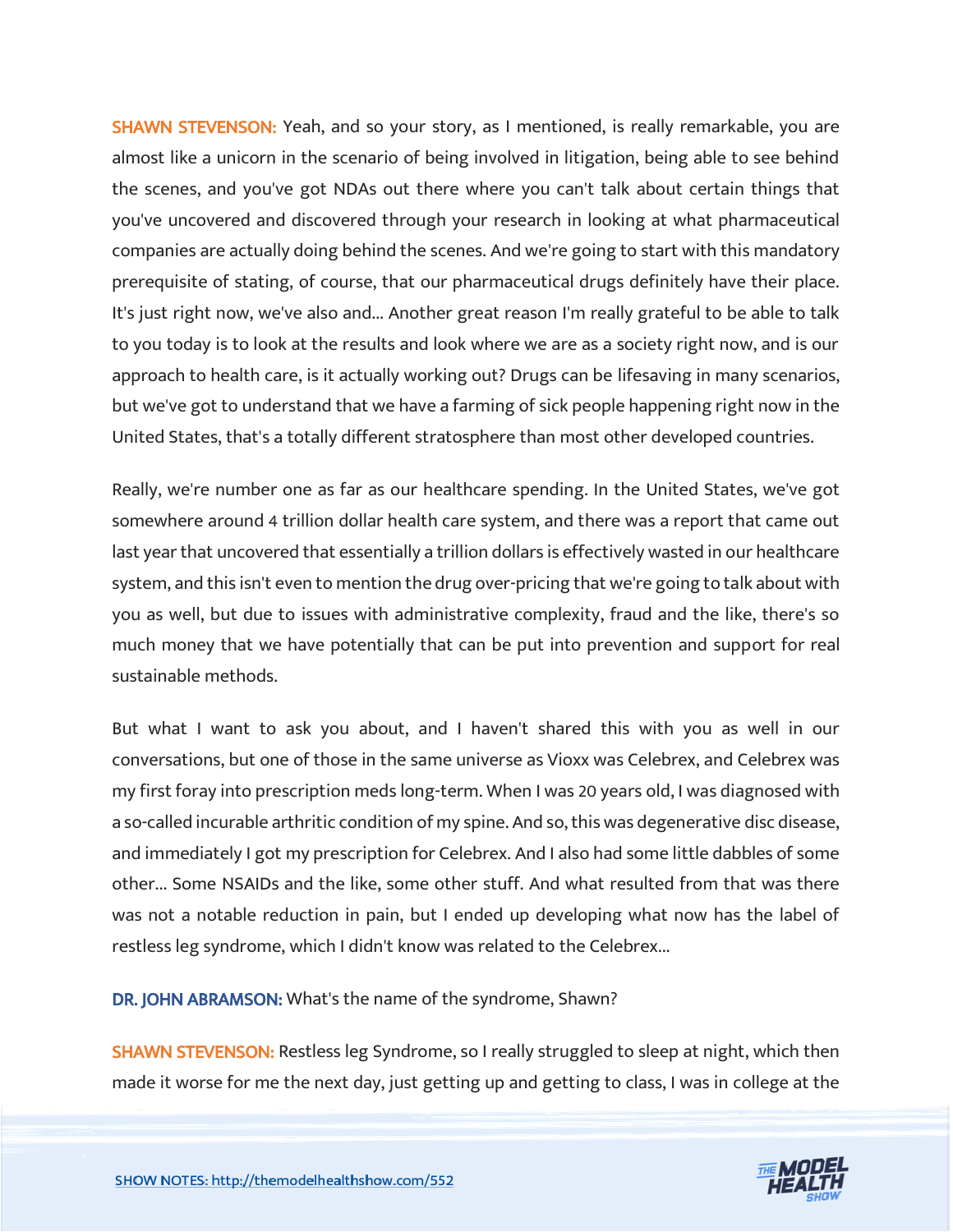time, and it just started to really feed on itself, and I just kept taking the medication. Now, I'm adding another medication on top of that to help me to sleep at night. And at no point was I getting any kind of advice on what I can do proactively just to feel a little bit better.

And this is the case for many folks, but there's a reason it's set up this way, and also the good news is we also have a lot of possibility and empowerment in this scenario, but I think a really good articulation, if you could to kind of detail with Vioxx, for example, what actually happened. So, you mentioned in the clinical trial that they were talking about, a tiny incidence of 70 folks having some cardiovascular issues, but what actually unfolded, and can you talk about this really tragic happening that took place with a really an epidemic of heart attacks for American citizens.

DR. JOHN ABRAMSON: Yes, sure. Just before I get there, Celebrex, the key study on Celebrex showed that Celebrex was no more gentle on the stomach, that it was... The study itself claimed that Celebrex was superior based on six months of data, and they published that six month of data in the Journal of the American Medical Association, and that's why doctors thought it was a better drug. It turned out that it was a 12-month study, and the FDA knew it was a 12-month study. And the 12-month study said that it was no gentler on the stomach than the other anti-inflammatory drugs. And some of the manufacturer's own studies had shown that it wasn't even as effective as 400... Two Advil tablets, two over-the-counter Advil tablets, that Celebrex was no better. So, it's the same kind of story. The reason why Vioxx caused so much trouble is that it's a more COX-2 selective drug than Celebrex is. So, the manufacturer was equally malfeasant in the misrepresentation of the benefits of its drugs, they were just luckier that they didn't have this dangerous a drug. And in Vioxx, what happened was this article was published in the New England Journal, and it claimed that there was not an increased cardiovascular risk associated with Vioxx, but it turned out that there were about 2.4 times as many heart attacks, strokes, and serious blood clots in the people who took Vioxx than in the people who took an anti-inflammatory drug, Naproxen or Aleve.

But these data were not published in the New England Journal, and the reason why this happened, why the incomplete data hiding this more than doubling the risk of cardiovascular disease happened is because when data are submitted in a clinical study... Reporting on a clinical trial, when data is submitted to the journal, only the summary data in the manuscript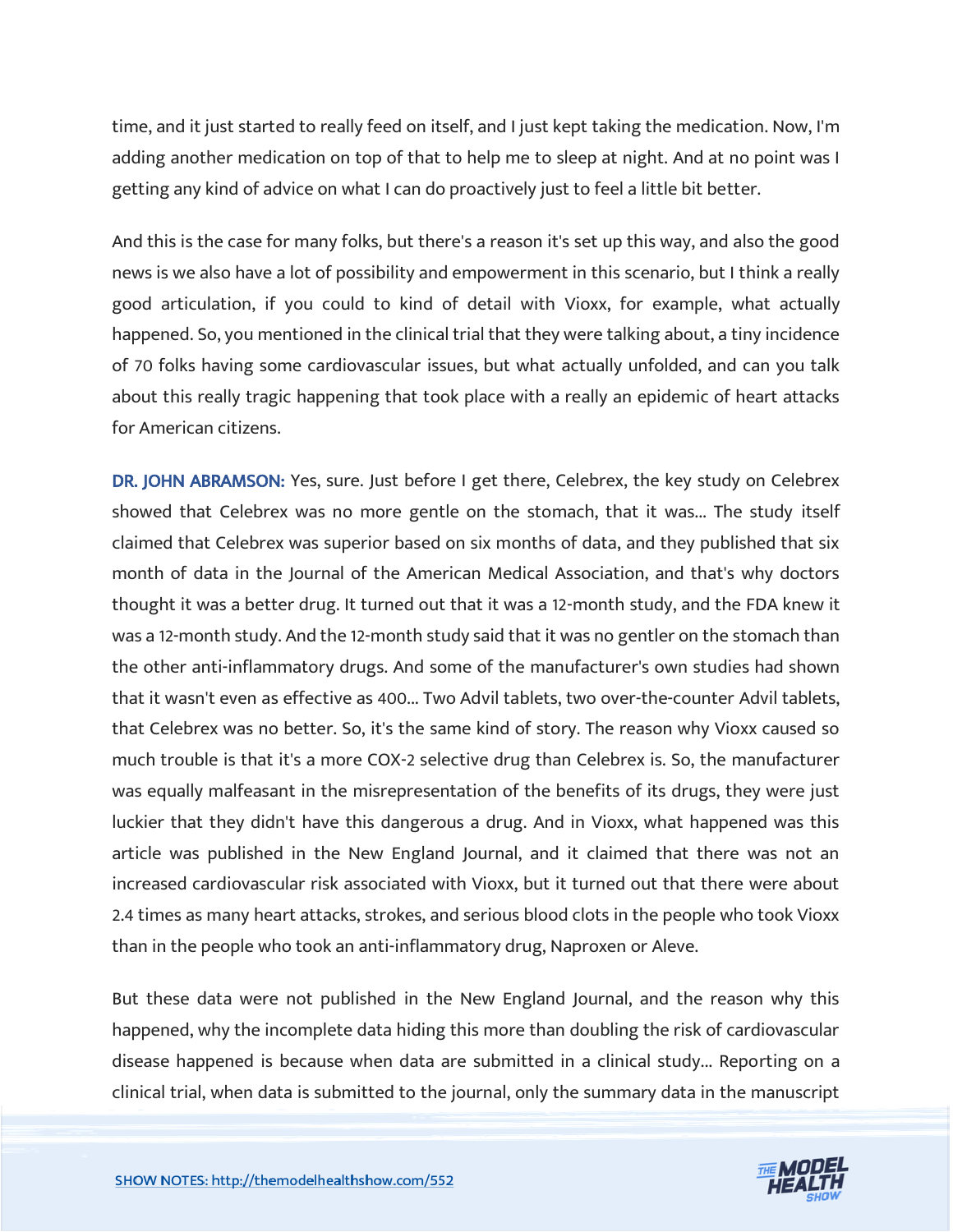are submitted, and the peer reviewers don't get to see the real data from the trial, and the medical journal editors don't get to see the real data from the trial. So, this study that had been published by... It was really sponsored by Merck. There were three Merck employees who were authors and eight non-Merck employees who were authors. The three Merck employees got to see the data, the eight non-Merck employees did not get to see the data, and this incomplete data was published in... Were published in the New England Journal, convincing doctors... I mean there's no holier, more trustworthy medical journal than the New England Journal. And the doctors were reading this, and they thought it was safe, when in fact, Merck knew it wasn't safe, but the New England Journal and its peer reviewers didn't.

The end result was by the time Merck was finally taken off the market in 2004, between 40 and 60,000 Americans had died from heart attacks, from cardiovascular events associated with Vioxx. 40 to 60000. That's like the range of Americans who died in the Vietnam War. It's an enormous number of people. They died taking Vioxx, a drug that is no more effective at relieving pain than over-the-counter anti-inflammatory drugs, and in fact, one of the last court cases that Vioxx was involved in, that involved Vioxx, I was an expert in. And we asked for that primary patient data that the peer reviewers never got to see. And we found that there wasn't even a GI advantage unless you were also taking Prednisone or another steroid for rheumatoid arthritis. When you take those people out of the study, there wasn't even a reduction in serious GI events, so it offered nothing for the vast majority, for like 97% of the people who took it. It offered no advantage, it cost so many times more than the older anti-inflammatory drugs, and it killed 40 to 60 thousand people.

SHAWN STEVENSON: It's heartbreaking, and you share the story of even a young girl ending up having a heart attack as a result.

DR. JOHN ABRAMSON: Yes, a stroke.

SHAWN STEVENSON: Stroke, yeah.

DR. JOHN ABRAMSON: I got this note, an email from her mother. Her mother wrote me, called, and said, "Would you be kind enough to take a look at my daughter's medical records? I don't know what happened." And it turned out that she died after she had taken eight samples, that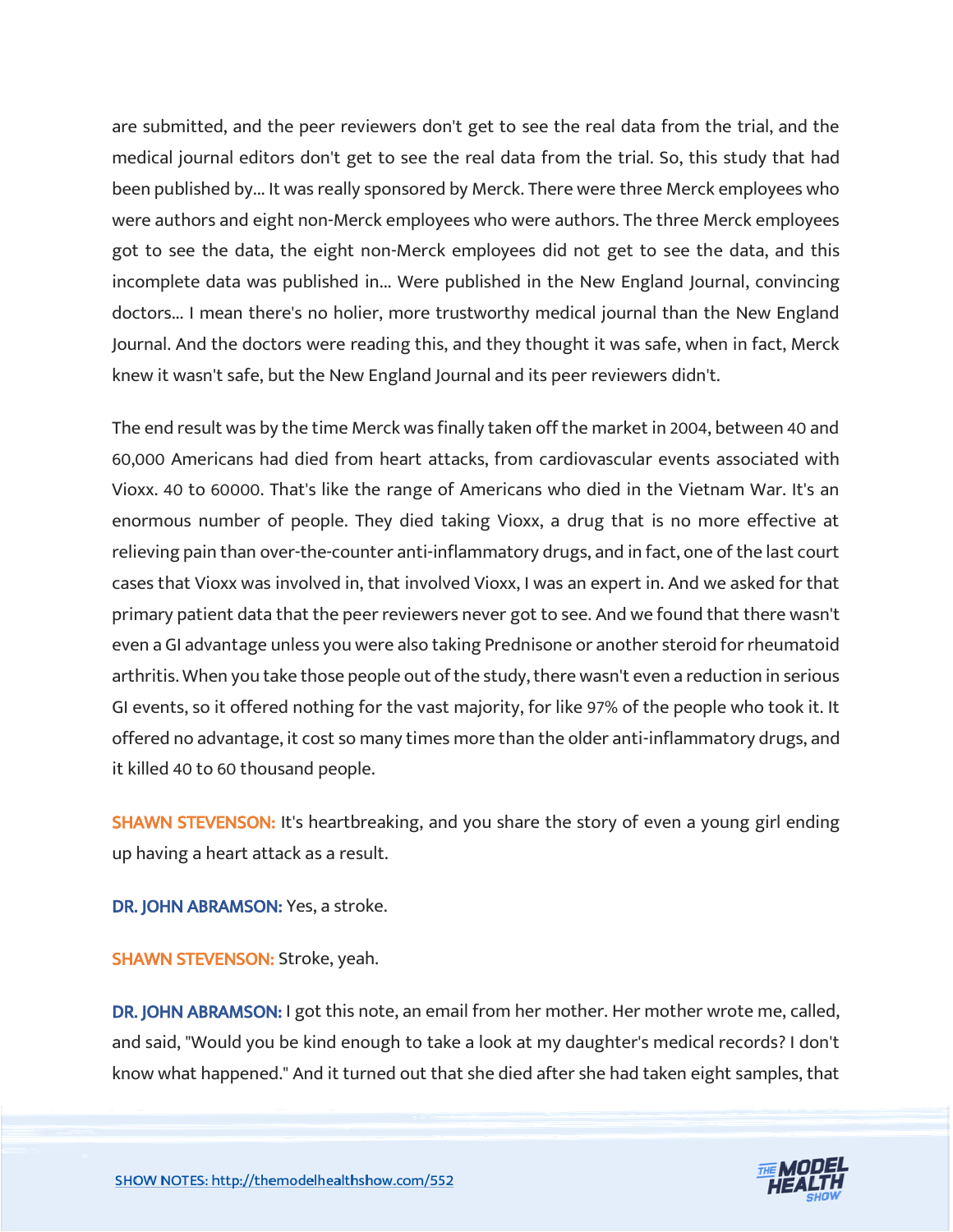her family Doc had given her eight pills of Vioxx for headaches after she had taken a fall, and she ended up dying of stroke.

SHAWN STEVENSON: That is just crazy, and Vioxx was distributed by Merck.

DR. JOHN ABRAMSON: That's correct.

SHAWN STEVENSON: And I just checked out Merck's financials today, and they are doing well. I mean, multi-multi-billion-dollar company. You would think if something like this took place where 60,000 Americans, upwards of 60,000 Americans are killed, killed by their product, the heads would roll, the fines would be outrageous, people would spend time in jail. What happened?

DR. JOHN ABRAMSON: What happened is heads didn't roll. Nobody went to jail, even though there are emails that show they knew that there was significantly more risk of cardiovascular events with Vioxx right from the get-go. But here's the thing, the guy who's the CEO of Merck right now was the Chief Counsel of Merck as they went through the Vioxx litigation. So, the success, his success, getting Merck through that litigation, nobody went to jail, the drug company wasn't a... It's called disbarred from Medicare for not presenting accurate data. And on they go.

**SHAWN STEVENSON:** This is heartbreaking, and this is why to take your book even in some chunks because just being able to sit with this information that these things even happen. But for me, what I try to do, even in my day-to-day communications is put myself in someone else's shoes and try to look from someone else's perspective in the scenario. And you losing a loved one who is in pain, and they're trusting in the whole process because it isn't just the physician who's the end exchange point, but all the way up the chain, because as you mentioned, it's the data that the physicians were receiving. And then you, both you and I, we've got tons of friends and colleagues who are physicians who are running practices, and it's a very rigorous experience. There's time constraints, there's the quantity constraints. And being able to actually take the time and look at the data yourself, that's not often even apparent. But on top of that, what we're getting published in one of the most prestigious journals in the world is we're getting data that even the people who are publishing the data aren't actually seeing the

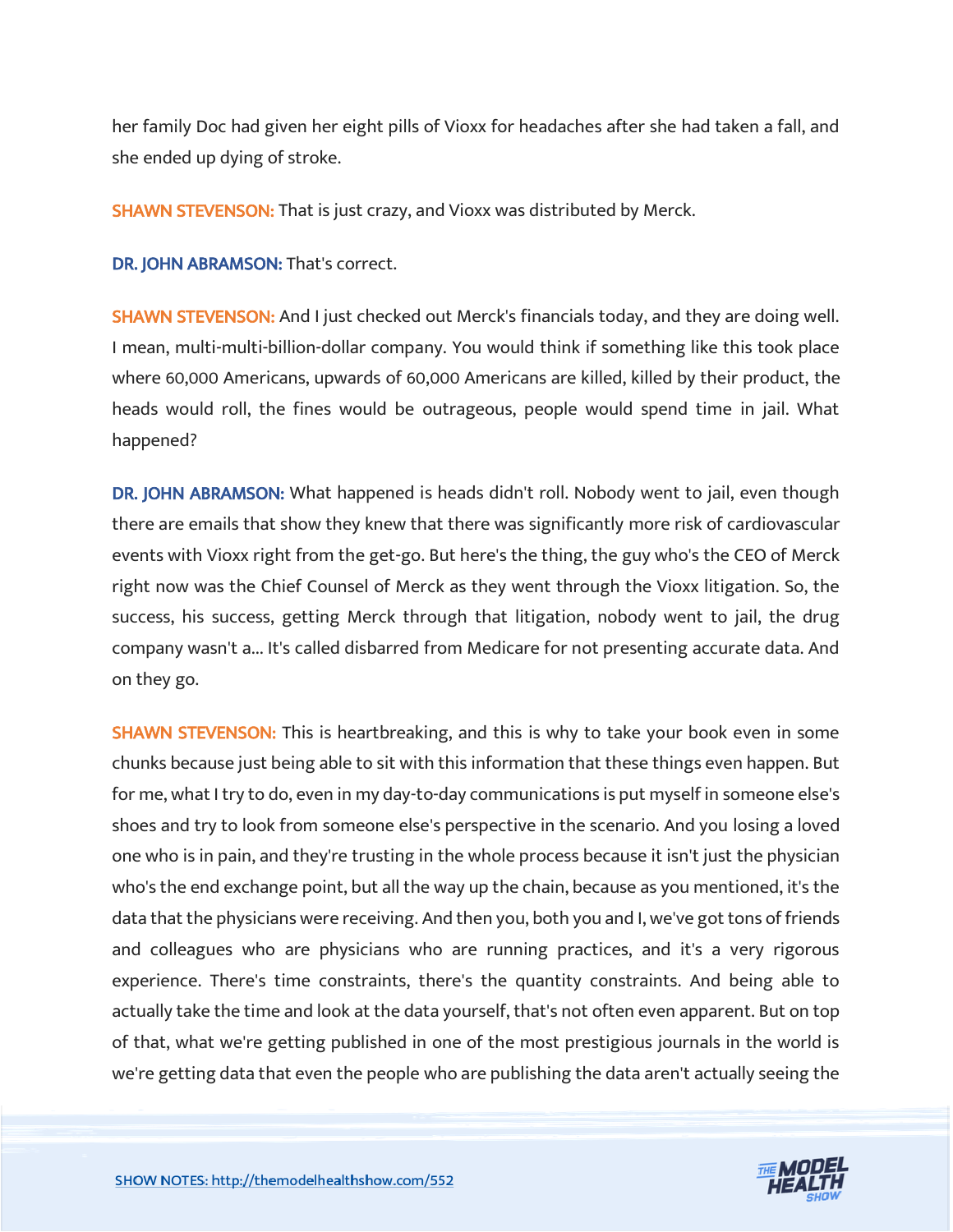trial data itself, they're basically... Merck was able to grade their own homework and then tell you what happened. Is that accurate?

DR. JOHN ABRAMSON: That's exactly right. And I want to be clear about those docs who are doing their best to get the information, and they're working hard and they're trying to do their best for patients, and the information is coming like a white-water river coming, washing over them. And so, they're going to take the information that they get from the sources that are easiest, but we can't blame those doctors for not doing their homework. The data aren't available. I know almost all of what I know about this because I was in litigation and I had signed non-disclosure agreements, confidentiality agreements.

And there's only a very small percentage of what I learned that I can tell. So, the problem with the docs is not that they're not going deep enough into the data, the problem is that they don't know, they can't get the data that that's invisible to them that they can't get it, is not known. And many of the docs who are listening to this conversation right now, the peer reviewers don't have the data, you can't trust it. When you look at the clinical practice guidelines that are supposedly made by the best experts in the world and the best organizations in the world, those experts who write the clinical practice guidelines don't get the data. They have to trust the drug company's version of the data. The docs aren't able to do their job as so-called learned intermediaries to bring the best of medical science to their patients, the docs aren't able to do that, and they don't know they're not able to do it.

**SHAWN STEVENSON:** That's so important. And thank you so much for clarifying that because it's another piece here. We're not wanting to get into a blame game, especially of individuals, but there are systemic issues here. And one of them that I want to really reiterate this point with Vioxx in this context, the data really indicating, and for folks who actually get to peek behind the scenes know better as far as their effectiveness. And also, there was this... It was under the guise of, "This is going to pull away some of the gastrointestinal issues you might see from something like ibuprofen, for example," that was the claim to fame for it. But at the end of the day, it's the appearance of innovation. It's the appearance of innovation and what that does is it creates an opportunity to have a product that is significantly higher-priced, and then it becomes a cash cow. It's just a flood of income that comes in for the pharmaceutical company under the guise of innovation. Now, let's talk about this superficial appearance of

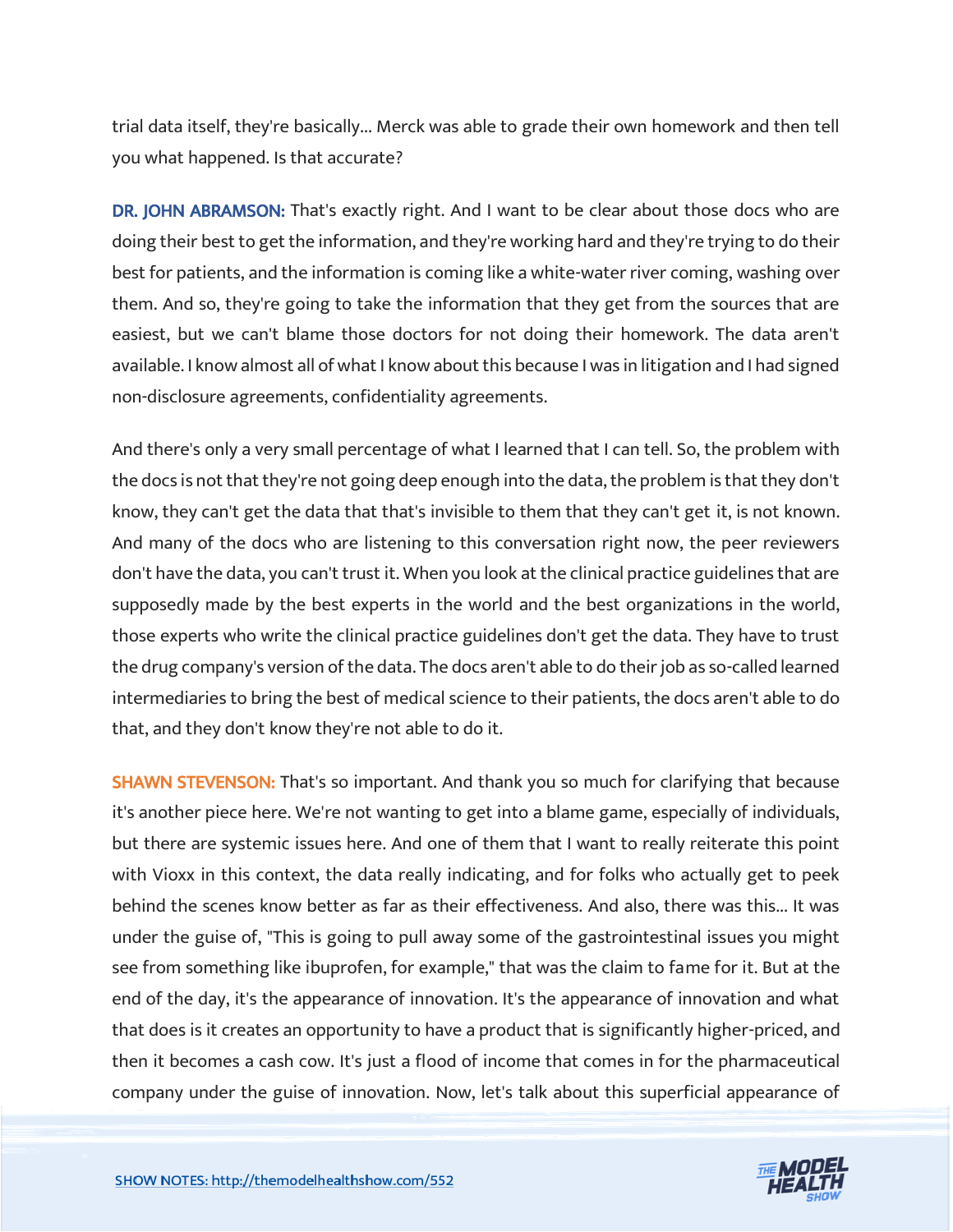innovation in medicine that has led to skyrocketing costs in our healthcare system. The history of insulin is a great illustration of this. Let's talk about that.

DR. JOHN ABRAMSON: Okay, so insulin is a good thing to talk about today because it's just about the 100th anniversary of the first treatment of a person with Type 1 diabetes who was going to die in the hospital, and he was treated with a ground-up extract of dog pancreases. The people who injected him with the dog pancreases didn't understand which of the hormonal structures in the pancreas was active, but the extract brought the boy's sugar levels down and brought his ketone levels down. And he lived... He was 12 years old when he was in the hospital, dying and he lived 'til he was 27, and that was the first successful treatment of a patient with insulin. That was 1922, January of 1922. And then in the following year, three researchers, this happened in Canada, and three Canadian researchers patented insulin, which is the hormone that was extracted from the pancreas of the dogs. They patented that, and they sold their patent to the University of Toronto for \$1 each. \$1 each because they believed that medical research ought not to be for-profit, that it ought to be for public good. So, animal insulin became the standard of care, and the insulin quickly came from...

Was transitioned to cows and pigs because they could get the pancreatic tissue from the slaughterhouses, not have to kill extra animals, extract the insulin and purify it and bottle it, and sell it. And that was, animal insulin was the standard of care until 1982. During the '70s, genetic engineering, the technique of genetic engineering of inserting human DNA, pieces of human DNA code into other organisms like E. Coli bacteria or yeast or hamster ovary cells, a number of different targets, but as the scientists learned how to do this genetic engineering, insulin was the first drug that became the candidate to sell a genetically engineered drug to the public.

And in 1982, the first genetically engineered recombinant human insulin was put on the market. It was a very easy sell. There's a picture of a little four-year-old boy with his teddy bear next to him on the couch, and Lilly is advertising and saying, "Are you going to have this four-year-old boy already getting treated for medicines from the past?" And making the claim that the genetically engineered insulin are identical to human insulin, and they're pure, and they don't have animal bad juju on them, and they're not immunogenic. And very rapidly doctors adopted the recombinant human insulin, and the animal insulins went... The use of the animal insulins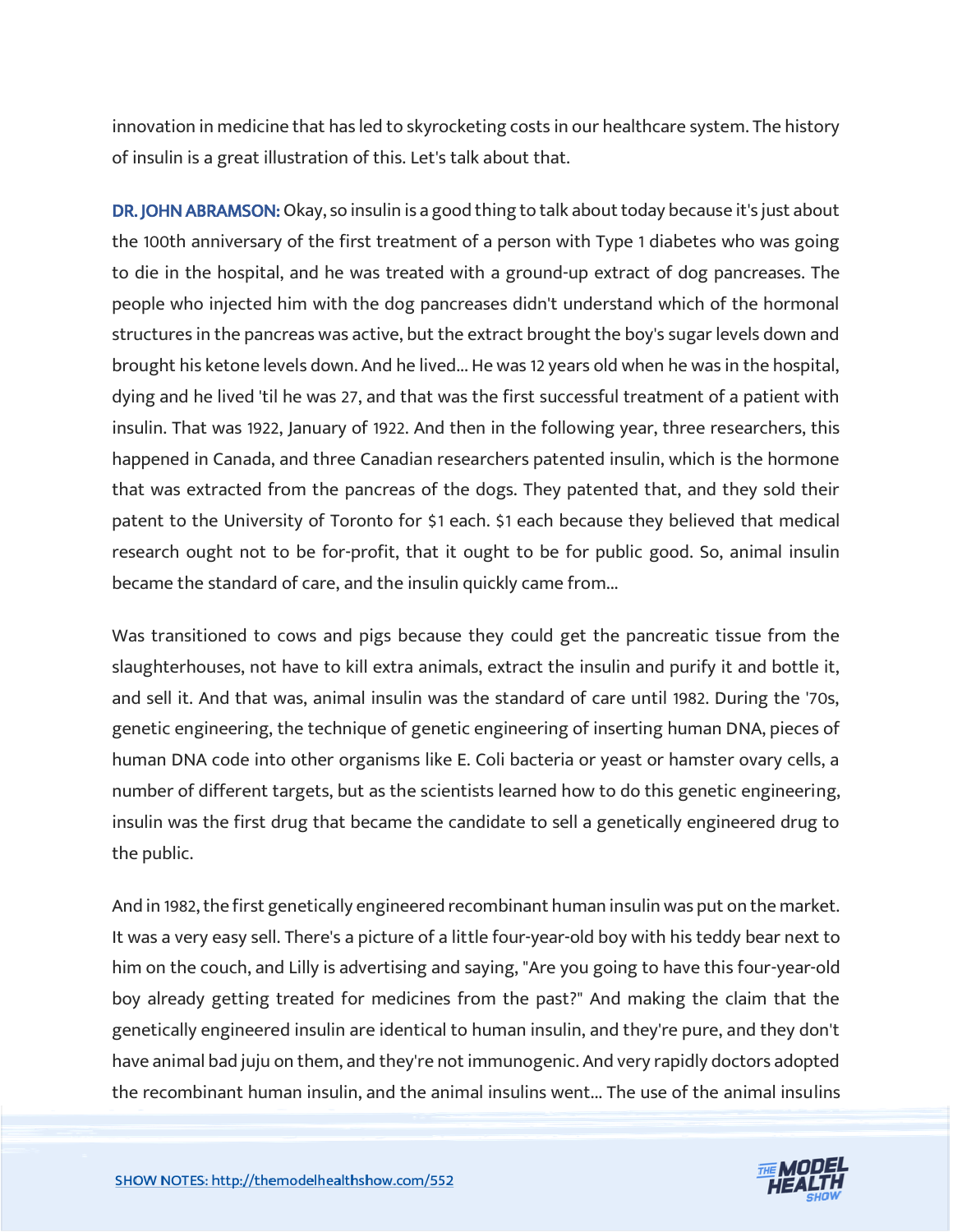went down quickly and eventually faded away. Problem is that just as you were saying, Shawn, this was a radical innovation, like a science fiction innovation. But there wasn't evidence that the treatment was superior, and the docs didn't wait to see whether the evidence showed it was superior. It appeared to be superior on the face of it, and the manufacturers were able to create the illusion of superiority, so the recombinant human insulin rapidly replaced the animal insulin.

**SHAWN STEVENSON:** And at a much higher price point already as well.

DR. JOHN ABRAMSON: At a higher price point, but not orders of magnitude higher. A vial of animal insulin cost the equivalent now of about \$7.40, and the human recombinant insulin was about \$21. So, it was more, but not a huge amount.

SHAWN STEVENSON: Three times as much.

DR. JOHN ABRAMSON: Three times that's good.

SHAWN STEVENSON: But not as much as it's about to get for this next part.

DR. JOHN ABRAMSON: Yeah, exactly, you can make your shareholders happy, but you can make them a lot happier with what happened next. Because human recombinant insulin was going along, and then the insulin manufacturers decided that they would tinker with the amino acid composition of the insulin molecule and make an insulin that was actually better than the human insulin they were making called insulin analogs.

The first of the insulin analogs came out in 1996. And the claim was that with insulin analogs, you could recreate normal physiological glucose metabolism better than with the human recombinant insulin. Now, the insulin analogs quickly replaced the recombinant human insulin, and then what happened is what you were saying, then the price started to go up in the 2000s through I think I peaked at 2019. The price of a vial of insulin analogs peaked at about \$330, so that... \$330 so that the average cost of insulin was \$5200 a year. Something that most people don't know is that people with Type 1 diabetes don't make any insulin. And they need insulin or they're going to die, and most of them would die in short order. But because there are so many more people with Type 2 diabetes, and a quarter of the people with Type 2 diabetes end up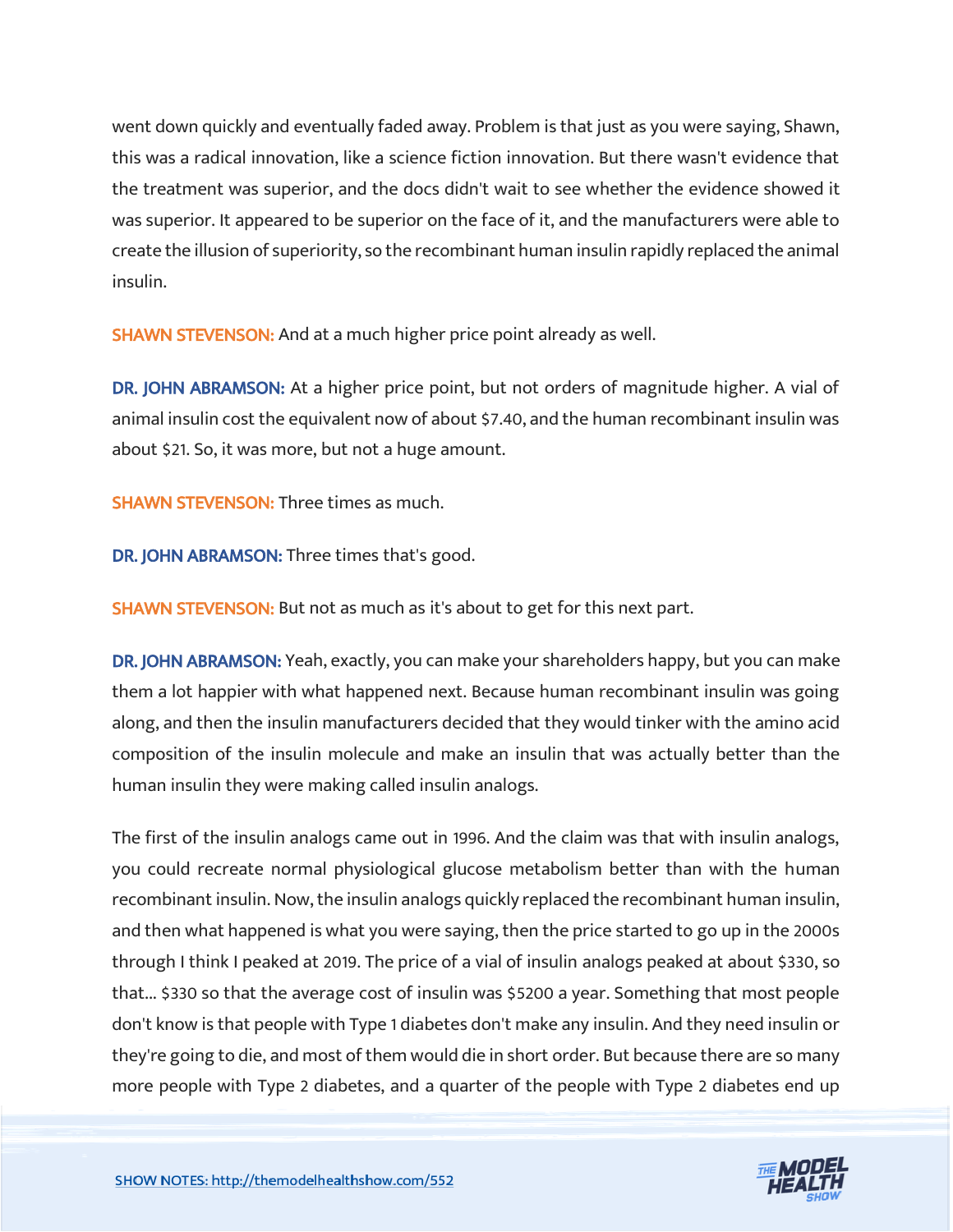needing insulin, about 80% of the insulin that's used in the United States is used by people with Type 2 diabetes. So, we're spending about somewhere around \$20, \$23 billion a year now on insulin analogs for people with Type 2 diabetes, and the problem is we're spending \$5200 a year instead of about \$470 a year on the recombinant human insulin.

And the problem is that there's not evidence of superiority with the insulin analogs. It's been a manufactured appearance of superiority created by the insulin makers and the public relations people to create the aura of superiority, to work with non-profit organizations that set standards, doctor standards for diabetes therapy that call for the use of the insulin analogs when that wasn't the case. They were operating on misrepresentations about the benefits of the insulin analogs. So right now, we have an epidemic of Type 2 diabetes in the United States, and we're spending an extra \$20 or \$23 billion a year on insulin analogs. And if we brought 90% of those people back to human recombinant insulin and reclaimed that money, we could enroll almost all of those patients in programs at the local YMCA that would prevent diabetes in people who are at high risk of developing Type 2 diabetes, and that could help to decrease the need for medication even in current Type 2 diabetics.

So, it's an example, you mentioned it earlier, Shawn, we're treating the downstream problem of Type 2 diabetes with medicine that costs about 11 times more than it needs to, instead of going upstream and providing preventive care so people can stay healthy and not develop Type 2 diabetes. But the money is downstream. And unfortunately, the knowledge that good docs have, the belief about how they should take care of their patients is so controlled by the manufacturers, that practicing doctors trying to do the best for their patients are prescribing this unnecessarily expensive insulin analog therapy. And we're not focusing as a country on why 40% of Americans are obese, soon to be 50%, way, way more than any other wealthy country. We're not focusing on that.

**SHAWN STEVENSON:** Yeah, this is really shocking in and of itself. Again, we have the appearance that the cost is buffered because of insurance, for example, but all of this is getting assimilated into our healthcare system that now the expense is just, again... We'll get more into this a little bit later, but the amount of money that we spend on healthcare in the United States is so much higher than other industrialized countries.

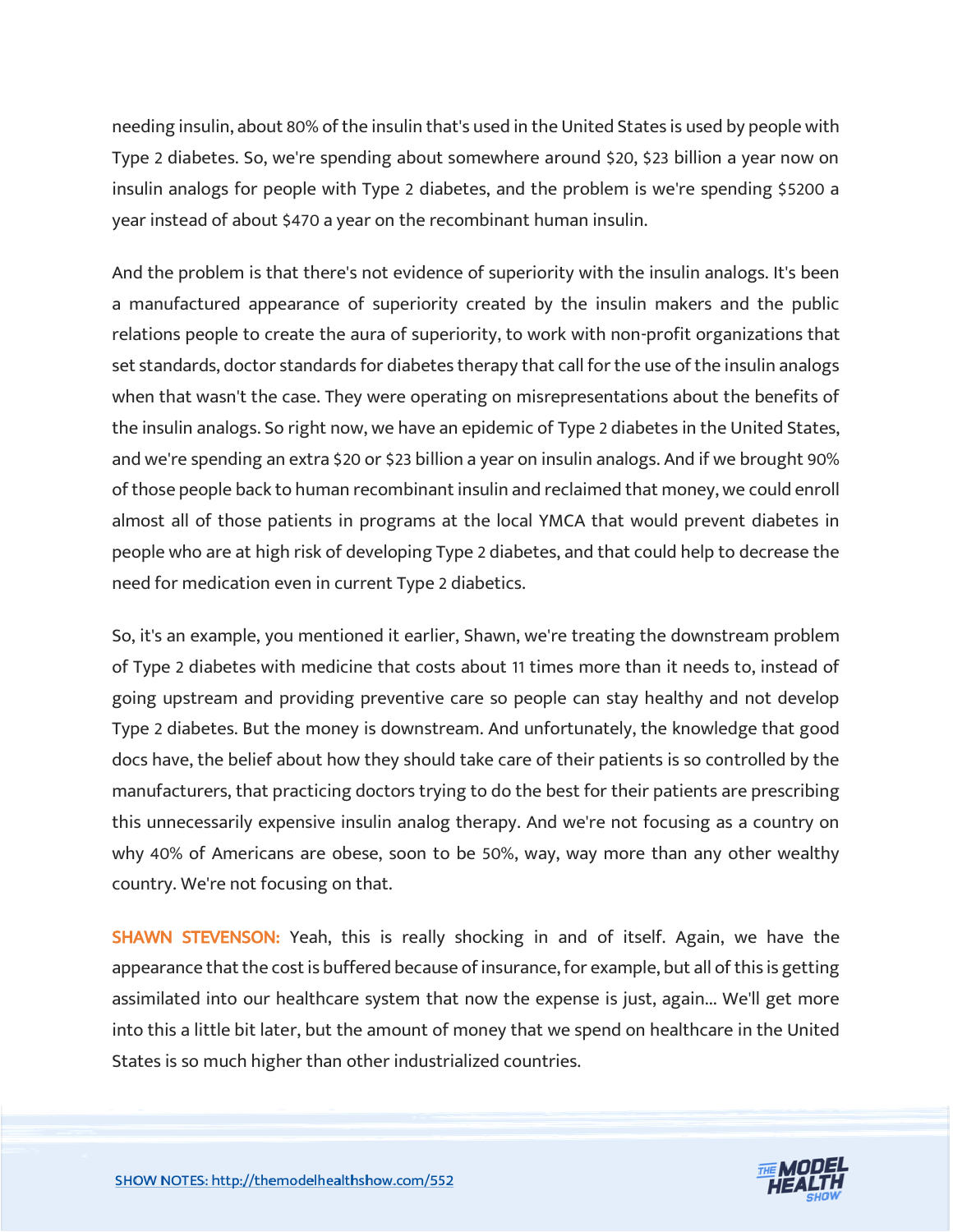DR. JOHN ABRAMSON: Yeah. Let me interrupt for one sec 'cause I want to stay with the idea of what people are actually paying out of pocket for their insulin. So, the way that the legislation, which may not even pass, is designed right now is that the co-pay for insulin will be limited to \$35 a month so that people can afford to get their insulin. But that's a way to continue the cover-up that we're wasting all this money on expensive insulin when we could be spending on 11th as much on recombinant human insulin. So, it's good for the consumers, for the people with diabetes that their co-pay would be limited to \$35, but we're just simply transferring the extra cost of the money back to the government. And we're socializing the amount of money we're wasting on these expensive insulins and giving the money to the manufacturers.

SHAWN STEVENSON: We're all paying for it. At the end of the day.

DR. JOHN ABRAMSON: We're all paying for it, that's my point.

SHAWN STEVENSON: And it's hurting us. And so, this leads to what happens when we don't have that insurance. And you shared a story, I believe it was Alec Raeshawn Smith.

DR. JOHN ABRAMSON: Exactly.

**SHAWN STEVENSON:** His history of this directly impacting... This is one of the most important things because again, we hear these statistics, we hear about these entities, but what it boils down to is humans and the lives that it's impacting. So, can you share his story?

DR. JOHN ABRAMSON: So, Alex was, became a Type 1 diabetic. He developed Type 1 diabetes when he was 24 years old, and he was on his mother's insurance. She lives in Minnesota, she works for the State of Minnesota, and she had good insurance. So, he could afford his insulin expenses. Alex worked hard, he was the manager of a family-owned small chain of restaurants, and he was doing very well on his insulin. He checked his blood sugars, and he monitored his insulin, and modified his doses, and he was doing just fine until he turned 26 when he went off his mother's insurance, and he couldn't afford his own insurance.

He was making about \$35,000 a year as a restaurant manager, but he couldn't afford his own [insurance. So, he went to the pharmacist and asked the pharmacist to fill his insulin](https://themodelhealthshow.com/podcasts/dr-john-abramson/) 

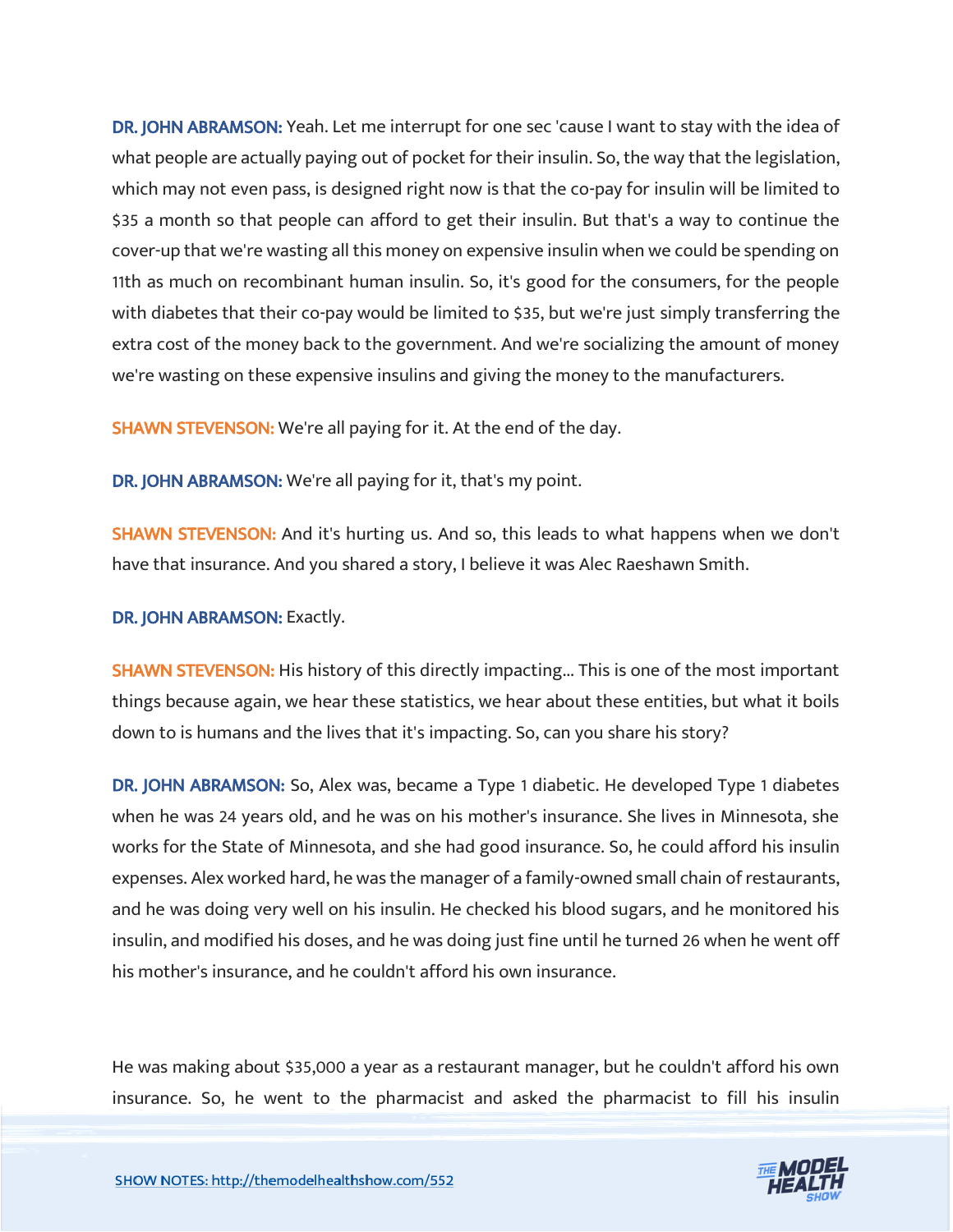prescription, and the prescription for the supplies for his diabetes as well, and it was going to be \$1300 a month. And he just couldn't afford it. There was no way he could afford it. So, he carried this burden himself and decided that the best way, his doctor had said he should continue with the same insulin, and he carried this burden and he coped with it by decreasing his dose of insulin, so that he could save money and try to get by with less insulin. In three weeks, he was dead. Dead. And the guidelines that the doctors were following called for Type 1 diabetics to be using these insulin analogs, and it was only after Alec died that the guidelines changed and said, "If there are economic problems people can use the less expensive insulin if they need to." And essentially saying you can spend \$5200 a year on insulin or \$470 on insulin.

Without saying, "Why doesn't everybody try the \$470 insulin," but that's another subject. But Alec didn't know, and his doctor didn't tell him that he could have gone down to the less expensive insulin, especially while he didn't have insurance, and it would not have been an economic hardship for him. And he died. He died at age 26 and three weeks.

SHAWN STEVENSON: These scenarios should not happen, especially in the United States of America. And here's the thing as well, because even though you share these unique stories, you also keep pointing to the fact that his situation is not uncommon. There's actually a significant portion of folks who use insulin who run into these cost issues who individually ratchet back on the amount they're taking and putting their lives in danger. This is not uncommon.

DR. JOHN ABRAMSON: That's exactly right. It's exactly right. And Shawn, let's turn the microscope up on this just a bit, 'cause you say, "Well, why are the doctors believing that they should be prescribing the expensive insulin and not even asking their patients if they can afford it?" And the reason is that the recommendations of the professional organizations and the non-profit organizations, like the American Diabetes Association and American Association of Clinical Endocrinologists, were making guidelines that said that the insulin analogs should be the drug of choice, that's the drug you should use for these people, and they did not say...

But if there's economic pressure, go ahead and use the other one. They didn't add that until just recently. And in fact, Alec's mother has done a great job of making her son's death known. And I think it's her political activism that has gotten these guidelines, to tell the truth about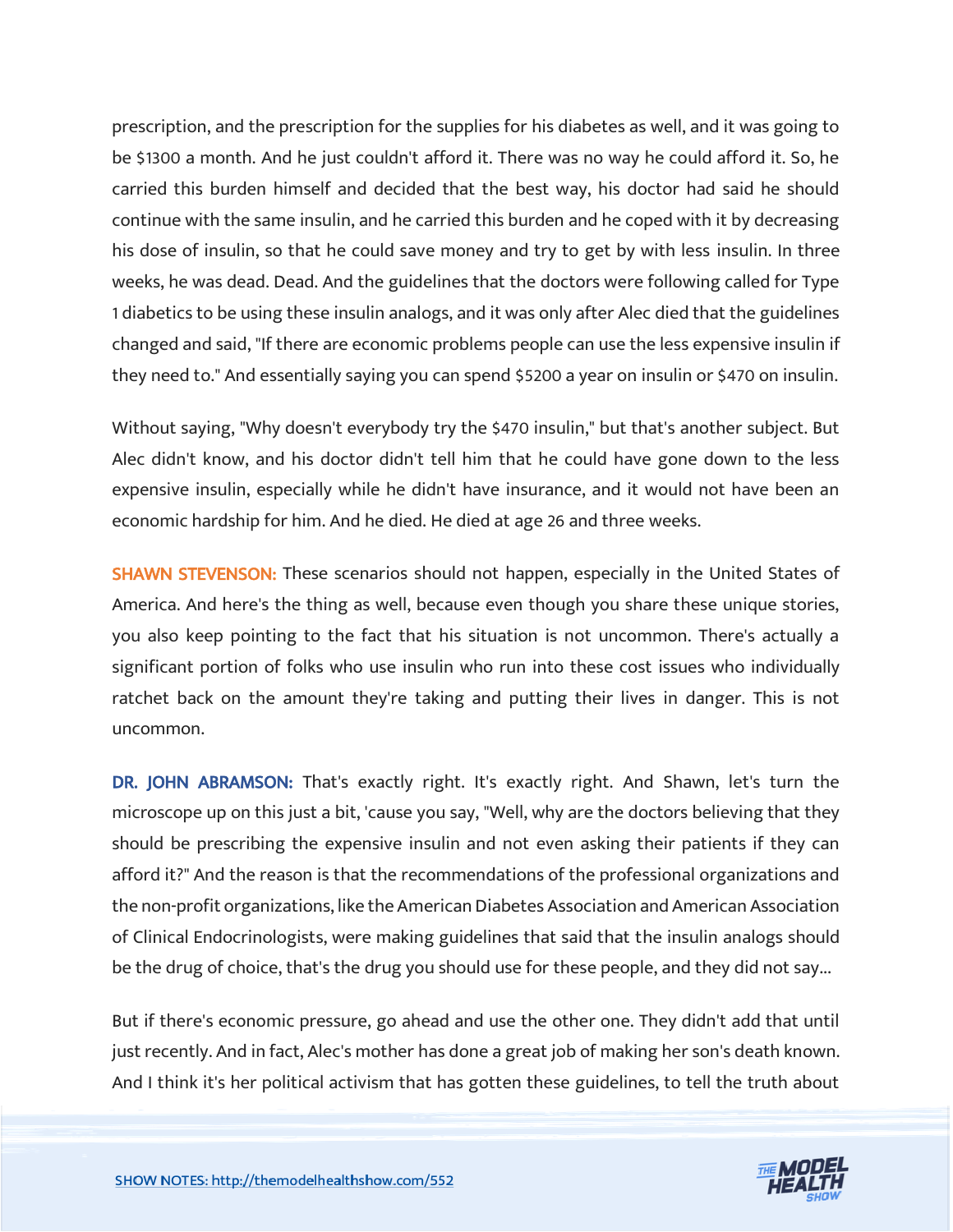using the less expensive insulin interchangeably, especially under conditions of economic necessity. But the docs didn't know that that's the key. It goes back to what I was saying before about the docs not having the good information. You can't hold a doctor responsible when the American Diabetes Association is saying just use the insulin analogs. He's following this, he, or she, is following the standards of care, and they're trying to do the right thing, they're trusting the organizations, and the organizations have these financial relationships with the manufacturers and it's...

It's hidden and it turns into this whole surround sound nexus of information wherever the docs look. Whether they look to the American Diabetes Association standards of care or whether it's the drug rep who's coming in the door and tells them that you can get a bit more physiological response from insulin analogs or the review articles that are being written in their journals. Wherever they look, they're seeing this. And what we lack in the United States is an independent oversight function of the value, the medical value of new drugs. We do not have what's called a health technology assessment, so the docs have nowhere to turn to for an independent assessment of which drugs are going to be superior for their patients.

**SHAWN STEVENSON:** Your work is a call to arms for something like that to manifest because we need it because you mentioned the... Of course, there's the cost issue here that is not being broadcast in these associations like, "Hey, this can save somebody's life, there's not going to be a big difference here if they ratchet back and they do the, what is less innovative on the surface... "

#### DR. JOHN ABRAMSON: Exactly.

**SHAWN STEVENSON:** And so, what we're looking at here, and what is... This is the most important point for me personally, is also in their recommendations with these very prestigious organizations, these public studies, is they're not demonstrating significant improvement with these innovations, yet it's jumping the price up to these astronomical levels and then creating this whole marketing picture that this is the best stuff, this is what all your patients need, that other stuff is obsolete and it's simply not the case. And you see throughout, and I love it how you articulate this stuff, and you literally just point throughout, "Okay, this person had financial ties to pharmaceutical companies, this person had financial ties to the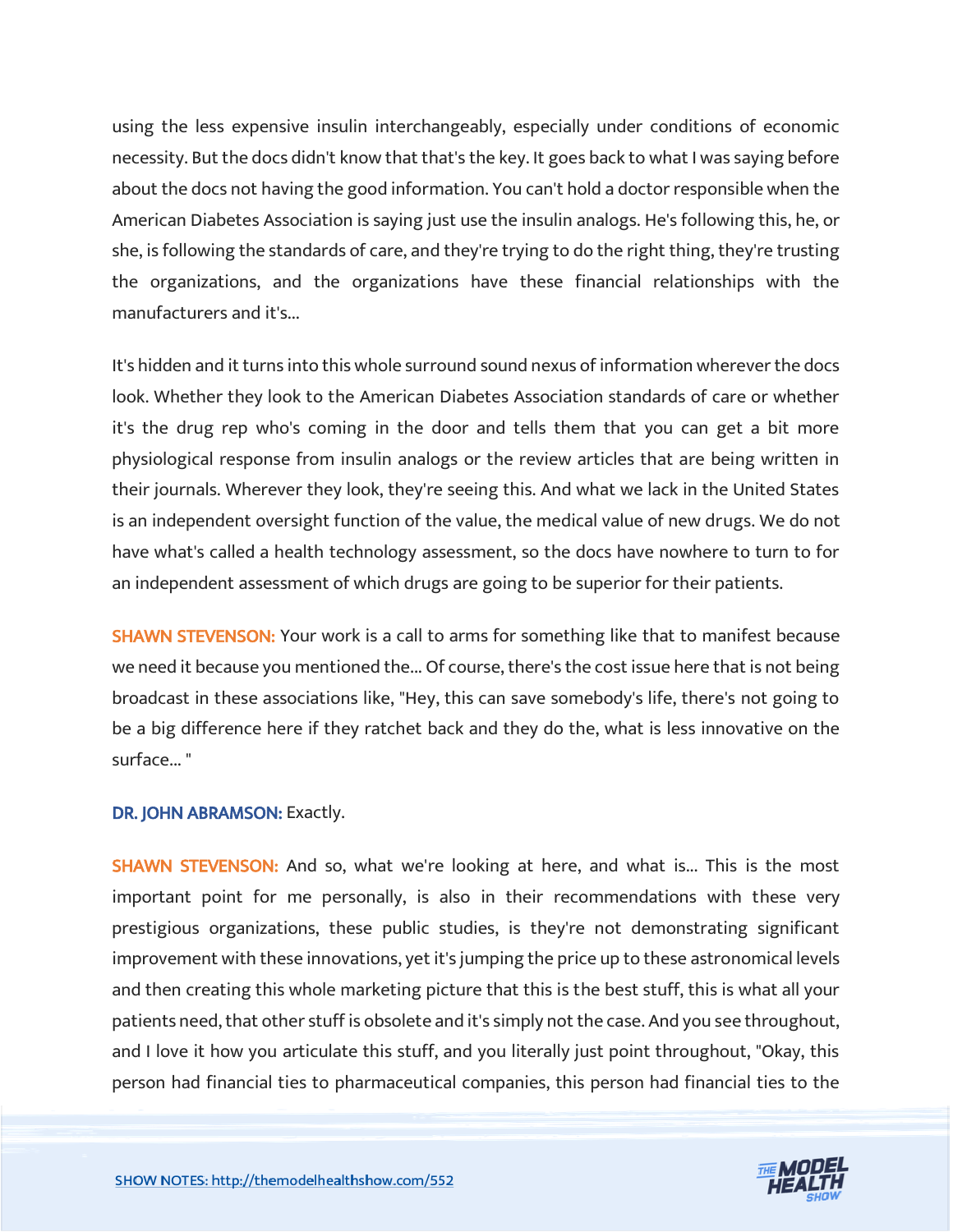pharmaceutical companies." It's not to say that they're purposefully doing this, but it also brings up they're probably not going to talk bad against it, that's the most important...

DR. JOHN ABRAMSON: That's exactly right.

**SHAWN STEVENSON:** So, this is a really fascinating instance here, but you noted also that approximately one out of four new drugs, I'm throwing up the quotes, approximately one out of four new drugs are not statistically significant improvements of previous and typically far less expensive drugs that they would be replacing.

DR. JOHN ABRAMSON: That's exactly right. And it's not just that one out of four aren't superior to previously available therapy. That, if we step back, we might think that that makes sense. The problem is that what docs know about those medicines, and let me put air quotes around know, what they think they know about those medicines comes from them and we don't have an independent way of evaluating the superiority of those drugs. So, the docs can't know which of the four drugs is actually superior and which three out of four aren't actually superior. American doctors don't have a way of knowing that. In other developed countries where they have health technology assessment, the docs are advised to use the older, less expensive recombinant human insulin first, not insulin analogs, but recombinant human insulin first for Type 2 diabetics. And if people fail and people have idiosyncratic reactions to drugs, and it's good to have choices, different arrows in your quiver as a doctor, if people fail, they may need the more expensive drugs, but not many people will fail. But we don't have the mechanism for informing American doctors how best to use those new drugs, that's left to the drug companies. And their marketing efforts create the appearance of knowledge that drives their use of expensive drugs.

**SHAWN STEVENSON:** It's actually brilliant how this system is constructed, and it's been working really well for the entities that are profiting from it. And so, a question might come up, how are these drugs even getting approved in the first place? We're supposed to have a gold standard Food and Drug Administration here in the United States. And we talked about this, but the EJS Center for Ethics at Harvard published a report and they found that somewhere in the ballpark of about 200,000 Americans die each year from pharmaceutical drugs. And about 130,000 of these folks are dying from properly prescribed medication, the 80 to 130,000. And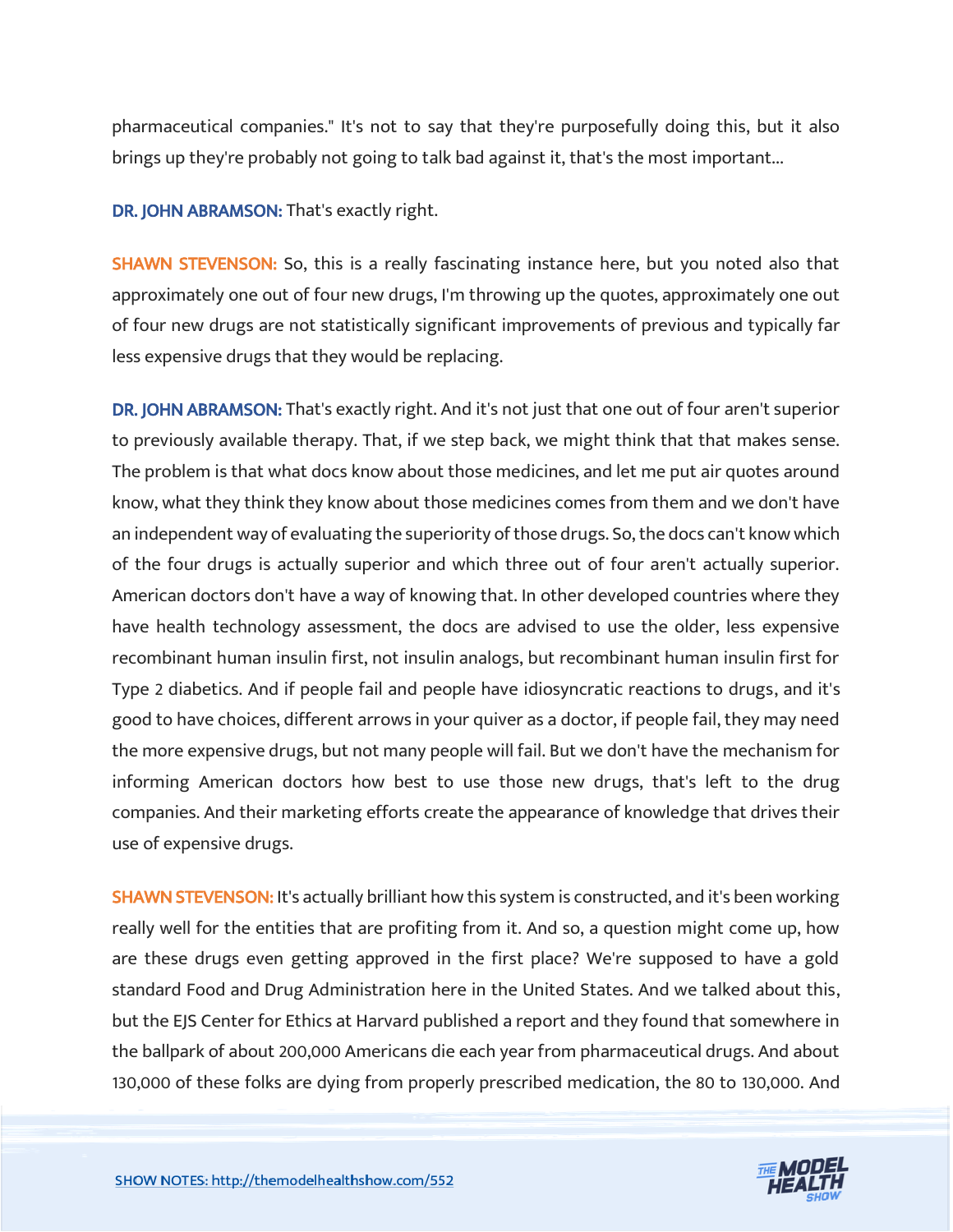it's just like, of course, there's going to be... We can put the label of collateral damage here, that's what that is. But the reality is very different because when we look at, again, Vioxx had some clear issues, but it still got approved, but now we're looking at the system itself that is allowing this funnel to take place. Well, a big part of that is this gatekeeper, which is the FDA. And one of the things that I shared recently; I really did a masterclass breaking down... Which again, it's good to have an FDA. It's actually had many benefits over the years. However, if we look at how things are set up now with user fees, and we're seeing that the entity that's supposed to be policing pharmaceutical companies is now largely funded by... Their scientific review budget, we're talking 60 plus percent of their scientific review budget...

#### DR. JOHN ABRAMSON: 61%

**SHAWN STEVENSON:** Which is billions of dollars, is coming from pharmaceutical companies that they're supposed to be policing. And their overall budget, it's knocking on the door of half of their budget itself, it's not coming from us, it's coming from pharmaceutical companies and it's all under the guise... And I always look at, how did this happen? It's under the guise of something positive. We can get drugs faster out to people who need them if we can bring these user fees in how pharmaceutical companies pay for their privilege, but what that does is it starts really muddy the waters of ethics, because one of the other things, this was published in the journal Science, they did a review of people on the Physician Review Board at the FDA to look at any financial ties they had to pharmaceuticals. And what they found was it wasn't a blatant pre-thing where approve my drug and we're going to give you this check. They did an analysis of post-hoc payments, so after the drug has come up for the approval process, it might be three months later, six months later, a year later, almost 40% of physicians on the Physician Review Board received payments from pharmaceutical companies. And many of which we've seen this revolving door of folks leaving the FDA and getting these really highpaying jobs at pharmaceutical companies so. So again... And the thing is, even though that it sounds like, wow, this is really questionable, it's perfectly legal the way that things are set up right now.

DR. JOHN ABRAMSON: Absolutely, absolutely. Two comments. One is that the FDA's job is to approve drugs that are "safe and effective". They have to be more effective than placebo in at least some of the trials they've done. All the trials don't have to show they're effective. They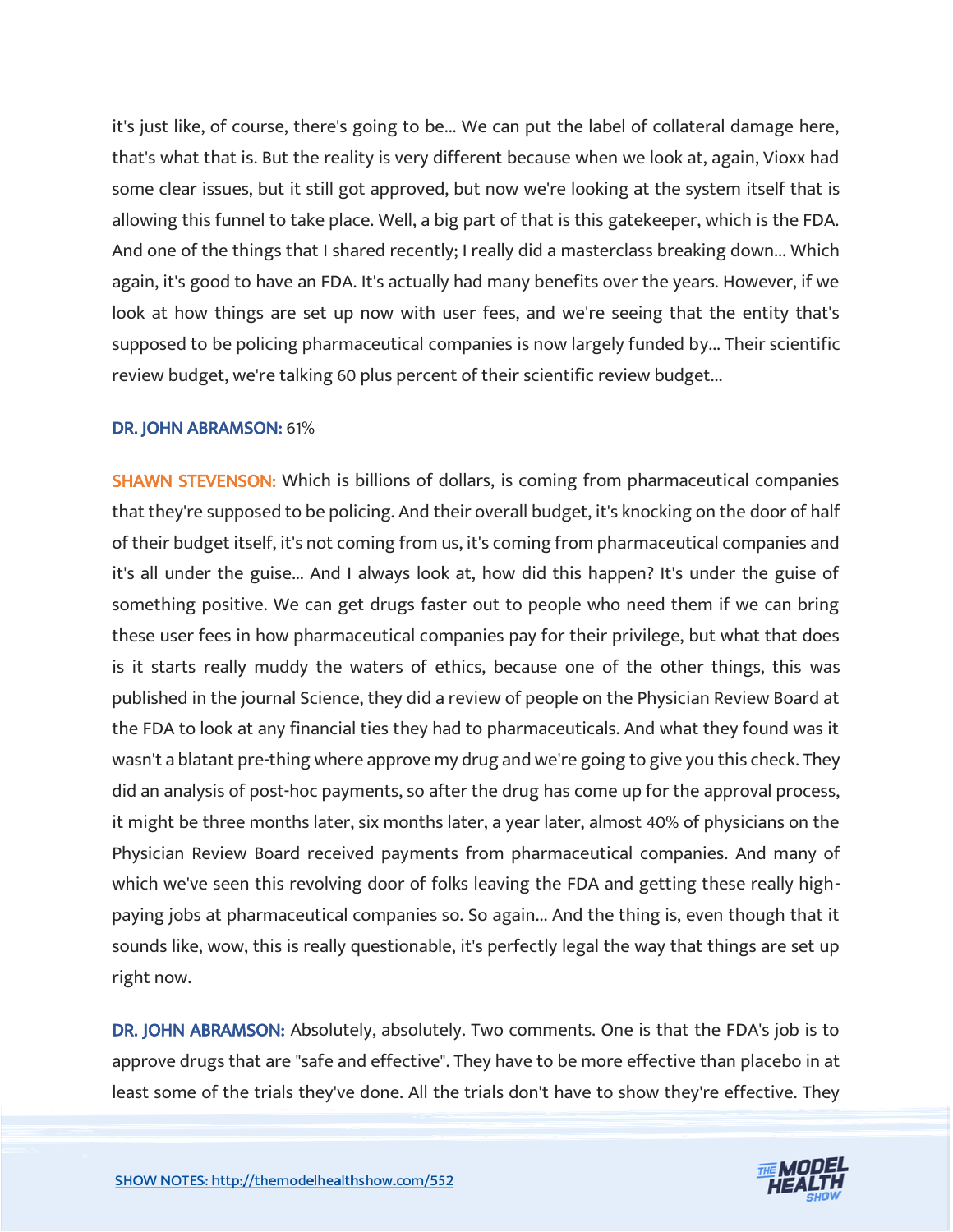can pick which trials they're going to call pivotal trials, and the safety is looking at adverse events. But the FDA's job is to approve new drugs and let doctors know that they can now prescribe them. But the FDA's job is not to help doctors to understand which drugs are the best drugs to prescribe. So, they determine which drugs physicians can prescribe, but they don't determine which drugs physicians should prescribe, and that is in other countries is left up to these health technology assessment agencies. And we don't have that.

We let the drug companies make up their own stories or produce their own stories about which drugs doctors should be using. The other thing I wanted to say about the advisory committees, who are going to have financial relationships with the drug companies, so the drug Aduhelm, is that on your radar screen? The Alzheimer's drug that got approved even though it wasn't shown to be effective, and it was shown to cause brain swelling and bleeding in an excess of about 33% of the patients who took it. And the advisory committee voted 10... 10 voted not to approve the drug and one person voted to abstain, so 10 to nothing, and the FDA decided to approve it anyway. And that's where we are right now in this stand-off. And the person who is in charge of the division of the FDA that approves new drugs said that they could have avoided the "emotionalism" at the advisory committee that voted 10 to one abstention not to approve the drug, they could have avoided that emotionalism if they allowed more people with financial ties to drug companies to participate in the advisory committee. They could have avoided the emotionalism, and that's in print.

**SHAWN STEVENSON:** Oh, my God. There are so many things that I see of myself in you, even that statement, it's in print. We have the paper trail. Here's the receipt. I can't make this stuff up because so much of what we covered sounds so just illogical that these things are even happening or possible, and yet they are, it's the reality we're existing in.

We've got a quick break coming up, we'll be right back.

One of the biggest issues facing our world today is the health of our immune system. Now our immune system has many different dynamic parts. We have an innate immune system, and we also have an adaptive immune system. Our adaptive immune system has an intelligence that helps us to adapt to any pathogen that we are faced with. And our nutrition is a big part of this equation because our immune cells are made from the foods and nutrients that we consume.

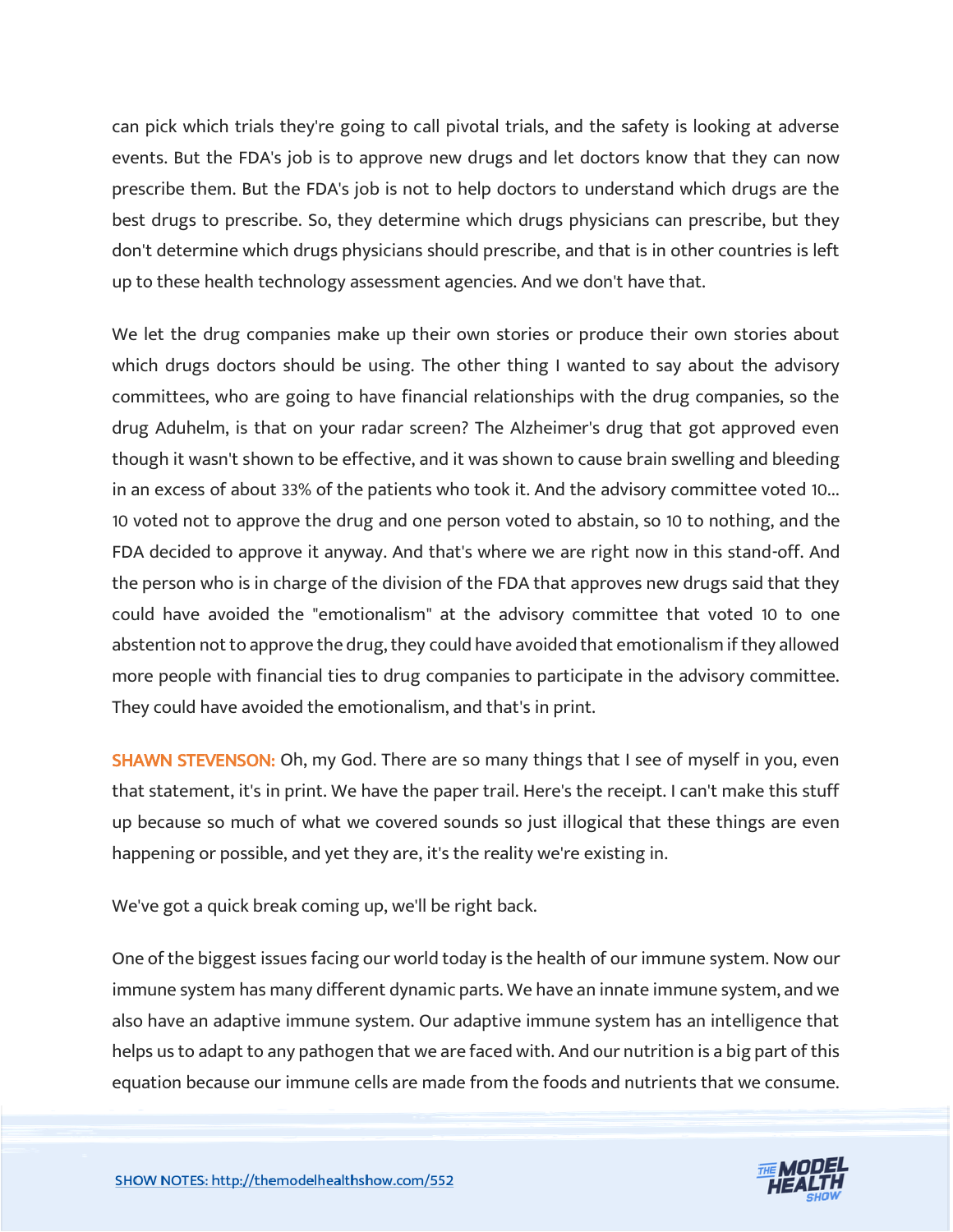And one of the most powerful nutritive sources proven to help fortify our immune system is highlighted in this the study published in Mediators of Information. They discovered that the polysaccharides in reishi medicinal mushroom were found to enhance the proliferation of Tcells and B cells of our adaptive immune system.

These were found to have the capacity to be immunomodulators, helping to up-level the function and intelligence of our immune system. Or if our immune system is overactive to help to reduce and bring down that immune activity. Again, this is called immuno-modulation. And also, inflammation of many different viruses that we might be exposed to is one of the big issues. And one of the viruses that we're facing right now has a tropism or target towards inflammation of our lungs. And another study published in Patents on Inflammation and Drug Discovery revealed that the renowned medicinal mushroom, reishi, has potent antiinflammatory and anti-allergic action. Plus, again, it possesses immuno-modulating capabilities. Super remarkable. It's one of the things that's been utilized for centuries that we have access to today, but we want to make sure that it is dual extracted, meaning that it's a hot water extract and alcohol extract, so we're getting all of these benefits that are noted in studies like these. And the place that I get my reishi from that does it the right way, organic, high-quality reishi without any nefarious substances coming along from these random companies that are putting these formulas together is from Four Sigmatic. Go to foursigmatic.com/model.

That's F-O-U-R-S-I-G M-A-T-I-C.com/model, and you're going to get 10 to 15% off all of the medicinal mushrooms that they carry. And by the way, reishi is great for your sleep as well. This is another peer-reviewed study published in Pharmacology, Biochemistry and Behavior, found that the renowned medicinal mushroom reishi was able to significantly decrease latency. Meaning you fall asleep faster and increase your overall sleep time and also increase your sleep efficiency. So much good stuff. And this is one of the things about real foods that have a storied history, is that they're not just good for one thing, they're good for many things. Alright, that's why I'm a big fan of reishi. And I have a cup many nights of the week before bed, about 30-45 minutes before bed, definitely helps with improving sleep quality, but also beneficial for our immune system. Maybe have it with a little bit of whole natural source high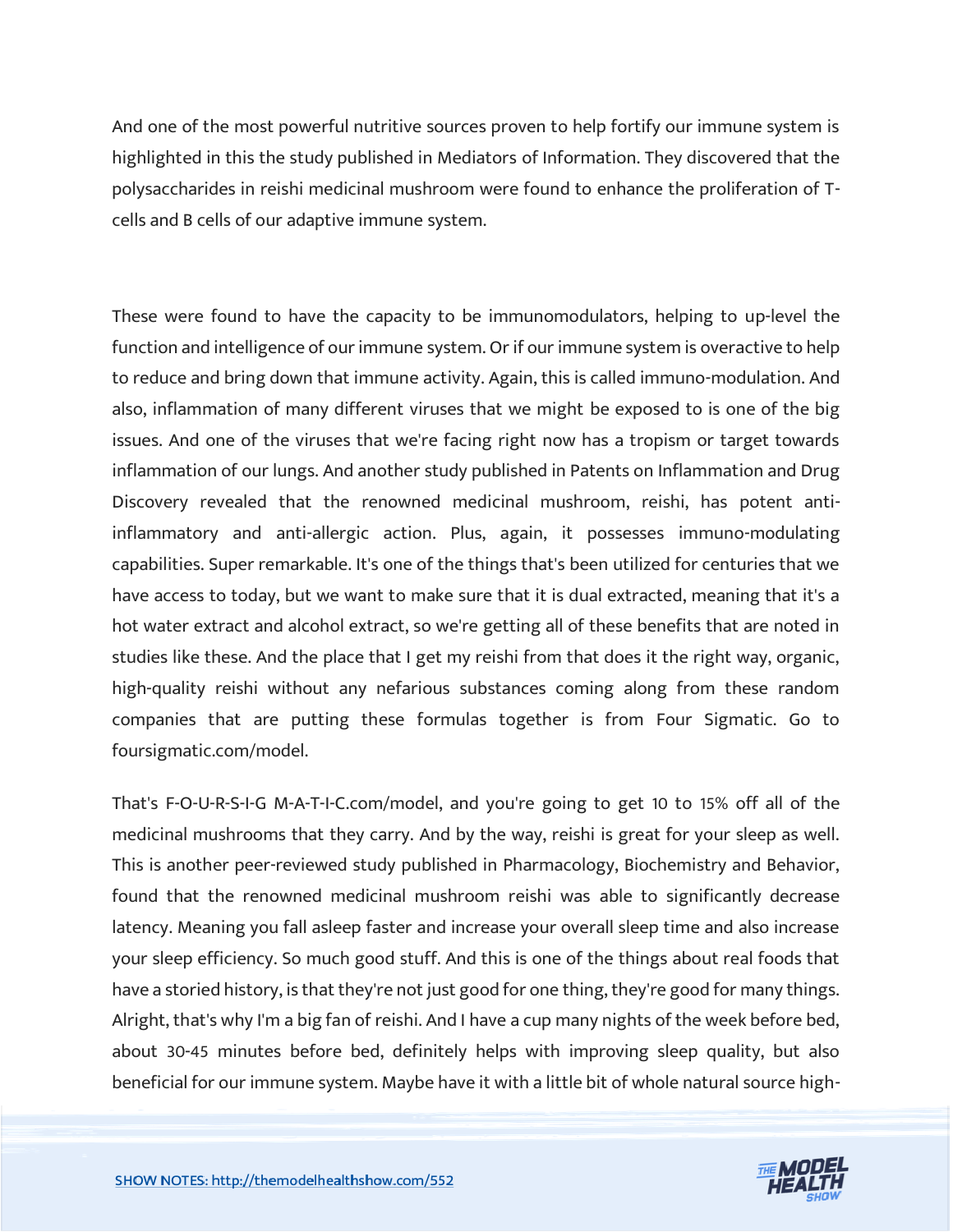quality fats, like MCT oil, coconut oil, maybe a little bit of ghee, whatever it is that you're into. It helps to cut the bitterness. Maybe a little bit, couple of little drops of some stevia, some English toffee stevia, chocolate stevia, just to make it nice and palatable. Or some folks have their reishi tea all by itself. Either way, it's one of the most effective things right now when immune health is a top priority. Check it out, Foursigmatic.com/model, and now back to the show.

So, I want to ask you about this. I want to go back to this diabetes issue because insulin is obviously a necessity in our society, but what folks need to understand, the primary piece of this equation is the fact that diabetes rates have tripled just in this last decade-ish to two decades versus the previous. And you talk about this in the book, previous decades it went up a little bit, but just since then since the 80s our epidemic... It truly is a multi-pronged epidemic of diabetes where we're knocking on the door right now of nearly 130 million Americans having diabetes or pre-diabetes right now. And this is a significant portion of our population. This is not okay because if we're even talking about pre-diabetes, we're leaning into higher risk of cardiovascular disease, high risk of stroke, higher risk of Alzheimer's. The list goes on and on, and this was something that didn't remotely exist in this context in our society. And I want to mention this because having the ingenious idea, which I know that our ancestors previously have done this, I know for a fact when they were looking at this issue with this kid's pancreas, if the beta cells are not producing insulin, for example. And they're like, "You know what, let's give them the pancreas of something else."

And it worked. The same thing, like this, is still happening for thyroid medication, for example, animal source. So, this has been seen repeatedly throughout history and throughout different functions of the human body, being able to like, this thing is not working correctly, let's get this thing from something else, that mirror image of that thing. And so, we go from that, and we take that jump, but this is the point that I want to mention, the individuals who discovered this and got the patent going and selling this incredible innovation, it's saved millions of lives. A dollar, a dollar each for these three individuals. Whereas today it's like, I need that sevenfigure check for this or eight-figure check or whatever.

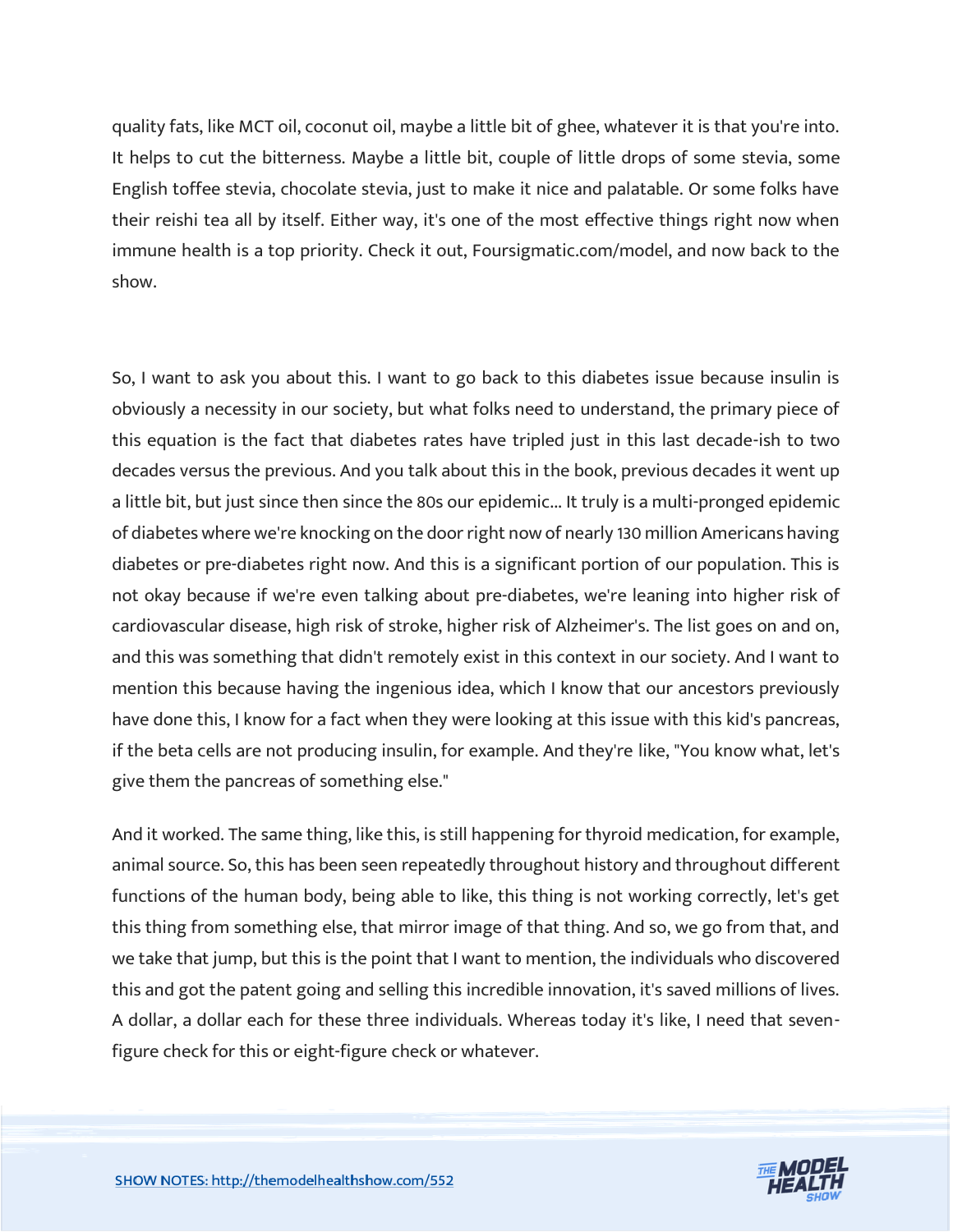DR. JOHN ABRAMSON: I was going to say, don't settle for seven figures. It could be nine figures.

SHAWN STEVENSON: Right, and there was this sense of altruism that was... It wasn't just these guys. It was just kind of, as you alluded to, a gentleman's approach to things. Like science is for the greater good and not just for my personal profit, but that is literally the opposite scenario. And this leads to the question that I have for you, we know what the issue is here with Type 2 diabetes, which is 95, approximately 95% of the cases of diabetes or Type 2 diabetes, which is... The name had to be changed because it was adult-onset diabetes, now the name is changed. And because children have it now, it's not just adults.

DR. JOHN ABRAMSON: That happened during my career, I couldn't believe that they were saying that adult-onset diabetes doesn't describe the disease anymore. It was just so shocking that children were getting it.

**SHAWN STEVENSON:** And then what it is, and both of you and I, when we step back and look like actually it's not so shocking, look at our lifestyle, because this didn't happen out of nowhere. This is the key. When you see an epic jump in a certain lifestyle-related condition that has to do a lot with our blood sugar and our diet and things that influence our blood sugar, we know that something is severely off with our lifestyle. And so, the question I want to ask you about, and I'm... This is one of my favorite parts of the book. You ask the question that I'm always asking: What if we put up a drug against a lifestyle intervention and see what happens. And this is what happened with diabetes, and there was a study group using Metformin, there was a study group that was a placebo, and the was a study group that was giving consistent lifestyle coaching and interventions. Let's talk about what happened.

DR. JOHN ABRAMSON: Yup, so that's the diabetes prevention study funded by the NIH, National Institutes of Health, not by the drug companies. And it's a very well-designed study 'cause it wasn't just a drug against placebo to see if we can prevent diabetes, it was a drug against placebo, against lifestyle, to see what the best way to prevent diabetes is. Not what the best drug to prevent diabetes is, but the best way to prevent diabetes. And the clear winner was lifestyle intervention, and that is a stunning result, not just because it shows that lifestyle is superior to medication, which is superior to nothing in terms of preventing pre-diabetics from going on to get diabetes. But the really revolutionary finding in that study that has not sunk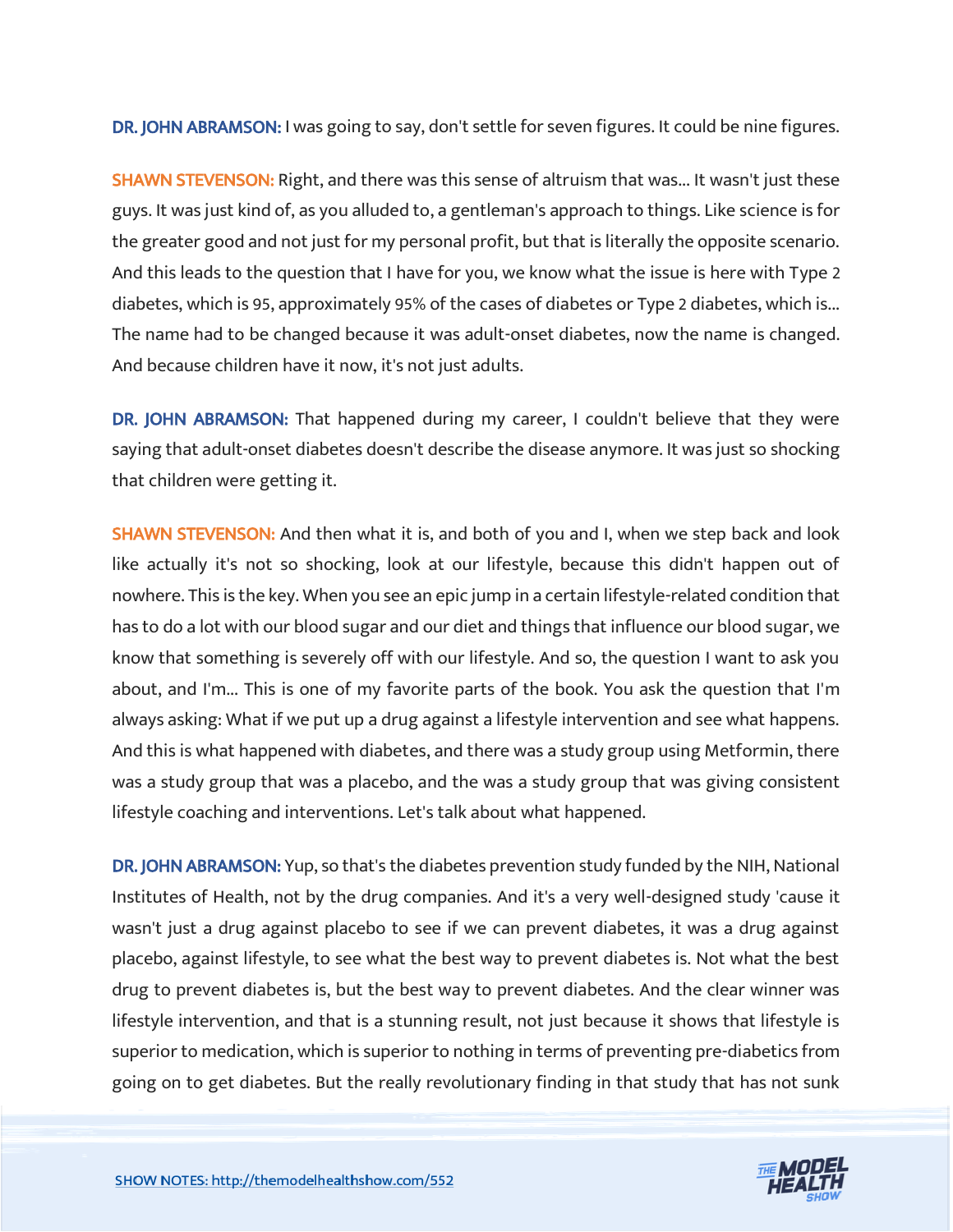into doctor's consciousness is that you can get people to make lifestyle changes. This is a randomized controlled trial. They didn't cherry-pick, they didn't take people who are willing to exercise. These are randomly assigned people; people are randomly assigned to the groups. And the people who were randomly assigned to the Intensive lifestyle counseling lost about 10 pounds and kept it off and were exercising about five times a week and continued to.

So, you can do this. And the epidemic of diabetes, which you describe exactly correctly, Shawn, is clearly an epidemic, a consequence of the epidemic of obesity in American society. 40% of American adults are obese now, it's going to be 50% within about 10 years. And this is just purely a consequence of our lifestyle, of what we're eating and how much exercise we're getting. Somewhat modified by socio-economic circumstances, 'cause people who are less wealthy have less opportunity to make the voluntary choices to get out of this lifestyle. So we don't want to be discriminatory here, some people really can't avoid it, but most of us can. And what we're doing, the problem is, and this is the whole problem with our approach to health care, this is it in a nutshell, the problem is that the drug companies can make money with the downstream treatment of people who get diabetes, but they can't make any money, there's no big companies with major swaths of shareholders that are going to make money by Americans going to eating healthy diets and getting proper exercise and otherwise living healthy lifestyles. Nobody's going to make big money doing that.

And the real underlying problem of what we're talking about is the way the financial consequences drive the epistemology. What we believe to be true about these diseases is driven by the financial consequences, not by the medical and health and well-being consequences.

SHAWN STEVENSON: This is so powerful and so true. And I can speak from that position, of course, of coming from an environment where the economics have already put me in a disadvantage. Again, I had an advanced arthritic condition of my spine when I was a kid. Not to mention autoimmune-related inflammatory issues of the lungs, like asthma and allergies, and the same thing with my siblings and everybody in my family had something. And first and foremost, we tend to push this to the side of genetics. And we know today the field of epigenetics has really blown that kind of cookie-cutter thinking out of the water. And you also share this as well, that somewhere in the ballpark of 80% of our health is within our own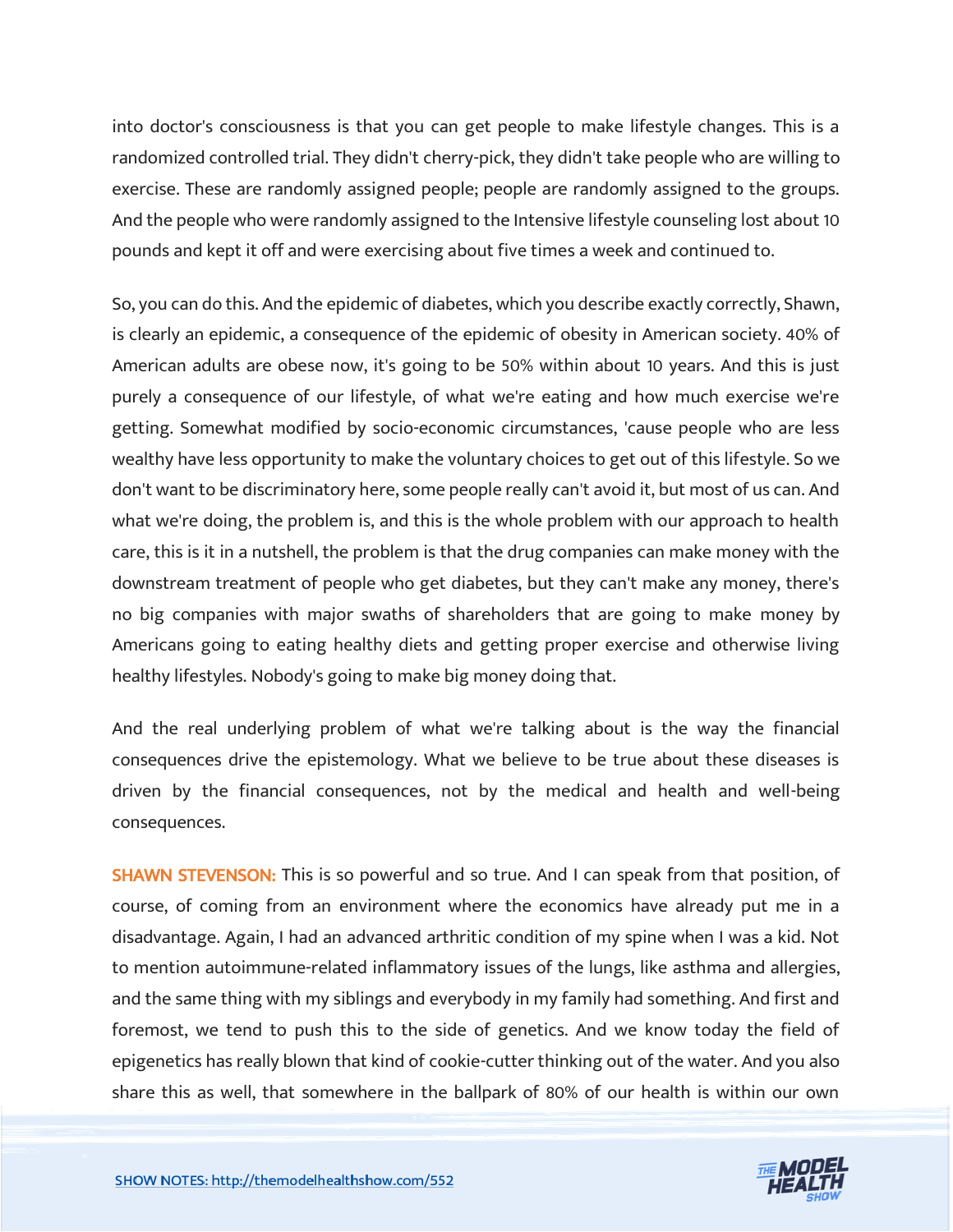possibility, in our own control, there are genetic predispositions for things, of course, but if we're not coming here with a true genetic defect, which is we're talking less than 5% of folks have true genetic defects that they're born with, something happened to turn on essentially these programs that manifest disease, which even a disease itself is your body still trying to figure out how to keep you alive.

Let me figure out how to help this person. So just to share this directly from your book, so we had a placebo group, we had one group that was given Metformin, and then we had the lifestyle intervention group. And the group who received the Metformin had a 39% improvement in their results in reducing the risk of developing diabetes, which is notable, 39%. But the folks who received the lifestyle intervention and coaching had a 58% reduction in their risk, almost 60%.

It's unbelievable. And this is a story, unfortunately, that we tell ourselves or that we allow ourselves to tell. I know, again, many really prestigious and passionate physicians, and even during this time that we're experiencing right now with COVID-19, and we know that obesity being a primary risk factor. The CDC's report back on July 1st of 2021, they looked at over 540,000 COVID-19 patients from over 800 US hospitals, and they found that obesity was the number one risk factor for death. Number one, that's a huge data set to analyze, and so...

DR. JOHN ABRAMSON: And I think diabetes was number two.

SHAWN STEVENSON: Anxiety and fear-related disorders was number two. Diabetes was number three.

DR. JOHN ABRAMSON: This was up there.

SHAWN STEVENSON: Diabetes was number three. And so that second one though, that leads that opens a door to a whole other freaky area that if we can we would circle back to. But here's the point, with this being the case, you would think that this would be headline news all over the place, like, "We've got to get our citizens healthier. This is our number one risk factor." But then it points to... And I've had many friends come up and say, "You know what, Shawn, you're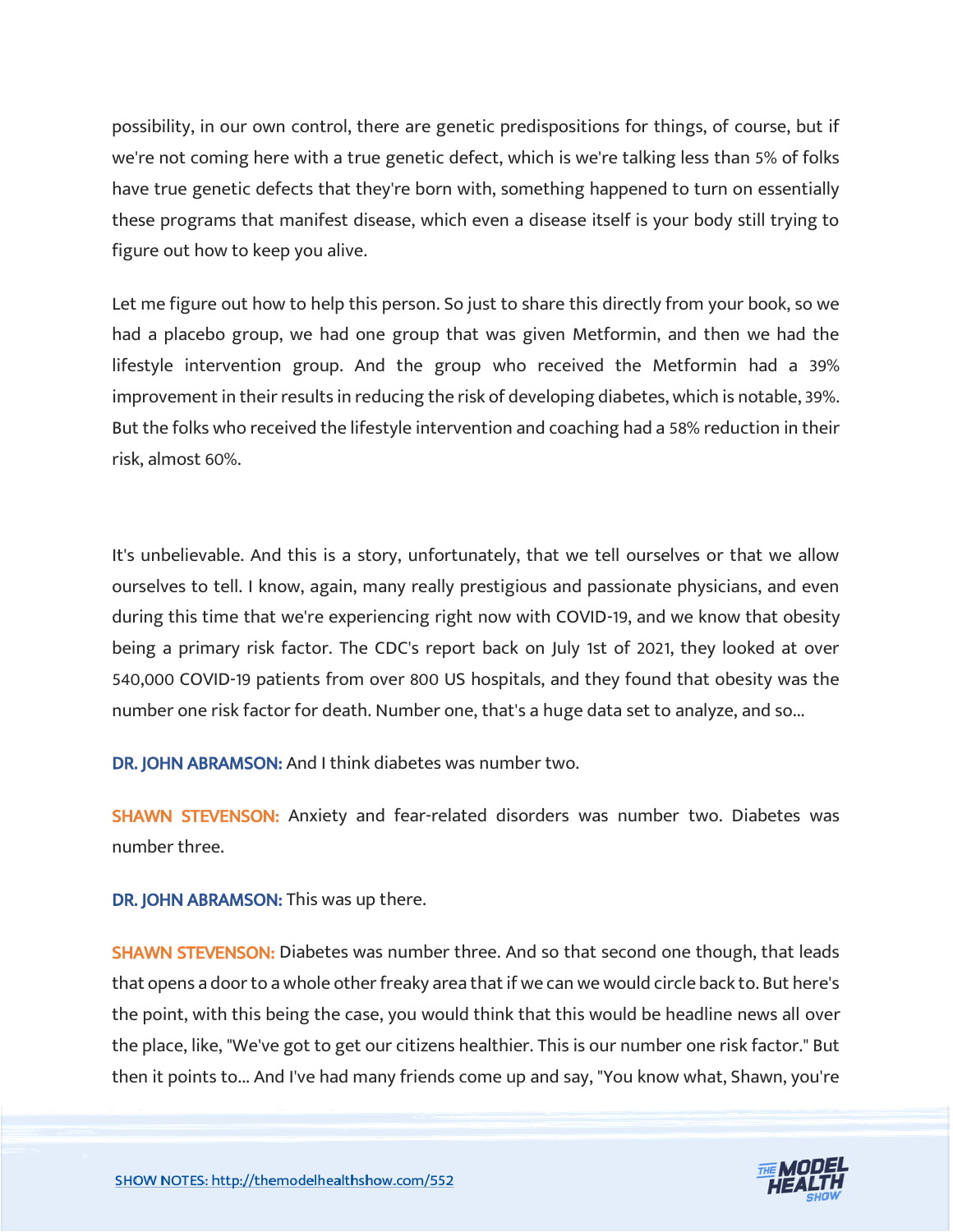absolutely right, but we can't get people healthier overnight." Here we are two years later. Now, here's the thing that I want to communicate. This was never in the plan in the first place, this isn't something that we were doing in the first place. I saw it as a massive leverage point to use this as an opportunity. Fear is a great motivator to do basic things and leveraging human psychology, and instead what we have is folks coming up again, well-intentioned, highly educated saying, "You know what, I've been trying to tell people to lose weight for years, Shawn, they just don't listen." And that's the problem because I've never met one person in my clinical practice or in my life, I've impacted lives, now I'm grateful to say millions of people, but just thousands in my clinical practice and then teaching events, all that kind of stuff, never met a single person who didn't want to be healthy.

They might have social-economic reasons, they might have stories that they painted on why they can't and many of them are justified, but we create this state of learn helplessness, everybody wants to be healthy. It's about creating the conditions and us being teachers in those scenarios. We have a system that doesn't really allow for that. And you mentioned this study was not funded by pharmaceutical companies. It opens the door to better data right off the bat, and what we have is being able to take the time with people to find out what is their challenge in getting from where they are to where they want to be, letting them have time to talk and to share their stressors, to share this is what I struggle with my diet. Getting time to actually get educated. Not just like, you know what, you need to lose weight, you need to count your calories or cut your fat, these very superficial almost BS things that tend to not work for the majority of people because they're not backing it up by sound consistent peer-reviewed data and also leveraging human psychology. So, I'm getting a little bit on the soapbox here, but for me, it's a big excuse because this is a randomized controlled trial showing when people are given the opportunity to be supported and coached on getting healthier, it works.

DR. JOHN ABRAMSON: It works, it works. And to go back to our previous conversation about insulin, if we switched 90% of people with Type 2 diabetes who are currently taking insulin analogs to recombinant human insulin, we would save enough money to enter almost all those people with pre-diabetes into exactly the program you're talking about, Shawn. It's economically neutral. There's no reason why Democrats should feel better about that than Republicans. It's economically neutral. It builds health, it builds well-being, it builds a sense of [agency and competence in the world. And we](https://themodelhealthshow.com/podcasts/dr-john-abramson/)'[re not doing it because the "knowledge" that](https://themodelhealthshow.com/podcasts/dr-john-abramson/) 

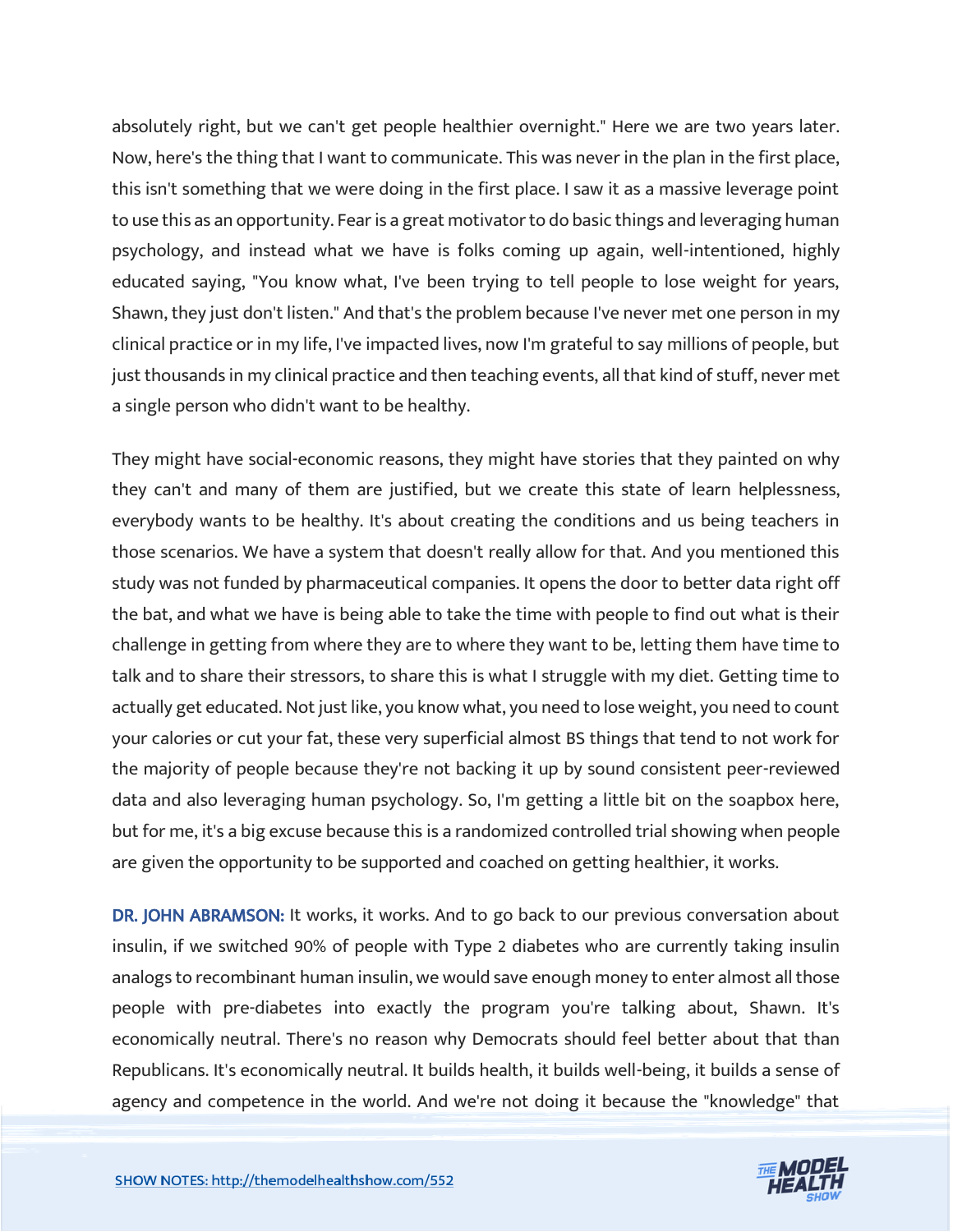doctors are following just points to downstream therapies, expensive downstream therapies. And we can't go on like this. At some point, we've got to stop this, and better sooner than later.

**SHAWN STEVENSON:** That's absolutely right. And again, the ultimate takeaway that I want folks to take because there's a lot of healthcare practitioners who listen to this show, is that we want to stop with the excuse-making and get better at our jobs of educating and supporting folks. Because it is absolutely possible, and also, it's probable once we get the right information in people's hands, give them basic support. And the resources, as you mentioned, they exist. It's just. What are we doing with it? And so, one other little interesting point and this really came out for me as I was reading like never before, it really, really struck me, and I don't know if a lot of people ever even think about this, a lot of scientists ever think about this, and this is a game-changer.

If we're looking at the effectiveness of a drug, we're usually looking at the effectiveness of a drug versus nothing, the gold standard of study in randomized placebo-controlled trials is having the drug go up against nothing. It's not going up against another drug, it's not going up against a lifestyle intervention, it's not going up against a well-documented proven supplement, it's going up against nothing. And so is nothing better than something or is something better than nothing, that's really the argument that's taking place in our science. And our health care system is built upon that premise, and it's not right. When we have, again, mountains of peer-reviewed evidence on the efficacy of basic things that our genes expect from us, like movement, like real food, these essential things, not to say that drugs cannot be supportive in these tenets, but if we're not getting the essential stuff, we're window dressing.

DR. JOHN ABRAMSON: That's exactly right, Shawn. So, the real issue here is that the purpose of that research, about 86% of which is sponsored by the drug companies, is to produce data that will sell drugs. They say that there's a slide show of that in my book, that was shown at trial. The purpose of that data is for marketing, it's not to help doctors help their patients reach optimal health. And this is a system, it's a system that's designed to maximize the returns that investors in pharmaceutical companies, biotech companies, that maximize the returns that the investors get. It's not a system that's designed to maximize the health that the consumers get.

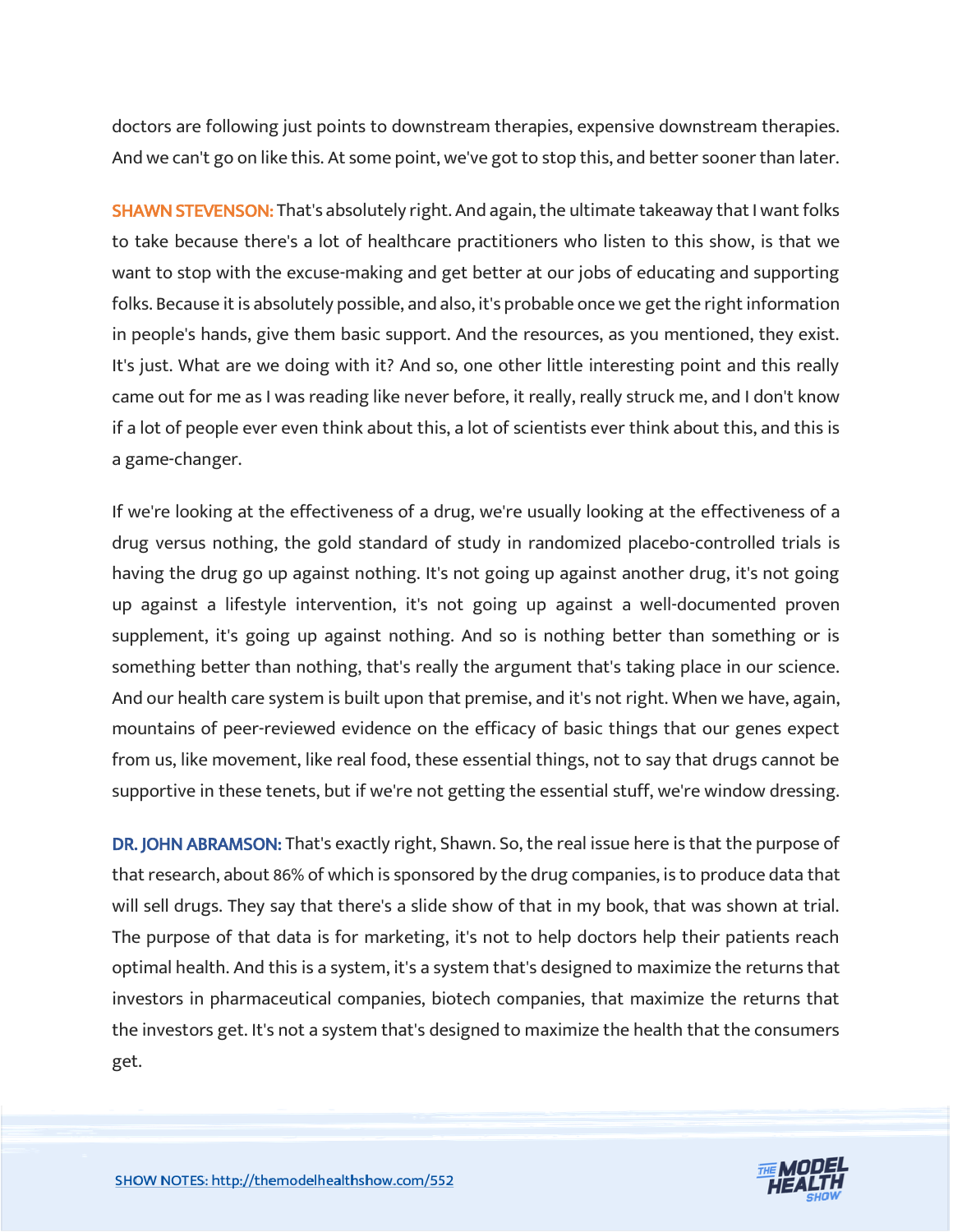**SHAWN STEVENSON:** We can change it. And to read from your book as well, I kind of tapped on this subject a little bit with the diabetes rates going up, but you mentioned that between 1960 and 1980, the percentage of obese American's adults went up slightly, it did, from 13.4% to 15%. But from 1980 to 2016, the rate of obesity increased from 15% to 40%. And this is... And again, we think that this is where we are now, somewhere in that sphere. You know that it's projected by 2030, it's going to be at almost 50%, but I believe COVID has helped to usher that in a little bit faster, based on the data that we have. The CDC published some data looking at childhood obesity. And moderately obese children, their annual rate of weight gain doubled, it actually doubled in this time span.

DR. JOHN ABRAMSON: Makes perfect sense.

SHAWN STEVENSON: And so again, if you look at all the conditions around the lack of movement, the isolation, the poor mental health, the processed food consumption that just skyrocketed. One of the first things that I did, John, at the beginning of all this was I went in, I started tracking the sales from Kraft Foods and like... I was just looking at what the heck is going on. There was even one popular food manufacturer that was about to declare bankruptcy, and this is in my notes, I don't remember which one it was, but COVID essentially saved their business. And they're making like boxed macaroni and cheese and whatever, ravioli and stuff like that. But again, it's just pulled us further away from what our genes expect of us. And so, what I want to ask you about is another big name in what is taking place in the world right now, and this is a story of Neurontin, that you highlight in your book. And this had to do with Pfizer, and folks know that I've talked about Pfizer had to pay the largest settlement in the history of the Department of Justice. And you were involved in that, you are the guy who has actually involved in this. And so, for me, it was just like, I feel like I attracted this scenario to be able to talk with you, but the crazy thing is you can't really share details about it. They had this really negative thing that they did, but you can't talk about what they actually did.

DR. JOHN ABRAMSON: Right? So, they had a drug... It was a cousin of Vioxx called Bextra. And when I'm an expert in litigation, it's civil litigation, so plaintiff's attorneys are suing drug companies on the behalf of insurers or unions or government entities that paid for the drug. It's not a criminal trial, but I learn a lot of stuff, and I became a real expert in Bextra when I went through their clinical trial data. And as you said, I can't tell you. I signed a confidentiality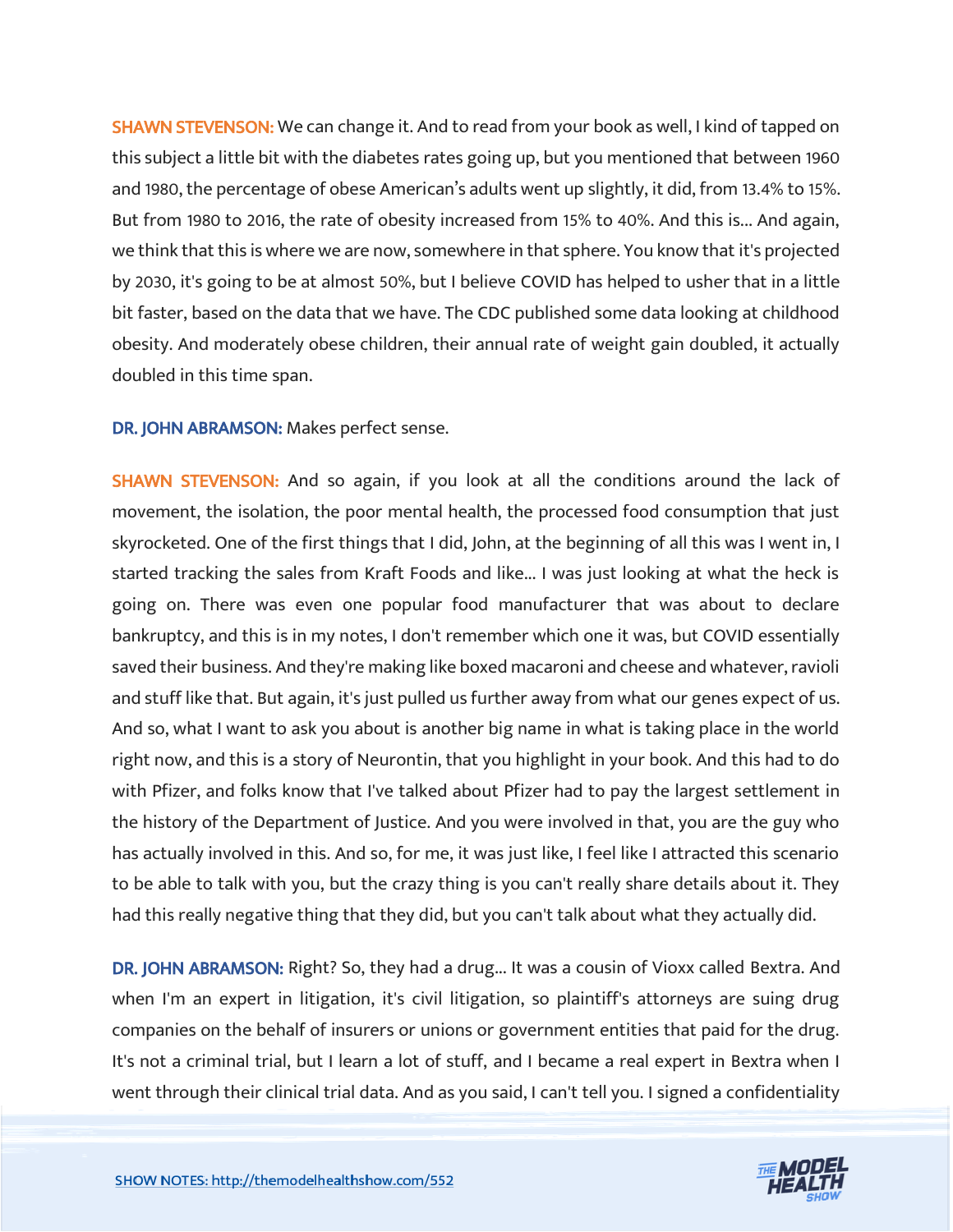agreement, and I will honor that confidentiality agreement. But I informed the Department of Justice that I understood what happened in this case, and they subpoenaed me to come and testify in front of the Department of Justice and the FBI, to bring my computer and to bring what I knew. And tell them what I knew, what I had learned in the civil litigation into the criminal side of it with the Department of Justice and the FBI. So, I did, and six months later, I read in the paper because they keep their cards very close to their chest, that Pfizer had been slapped with the largest criminal fine for any matter in US history, about this drug Bextra. It was \$1.195 billion fine. It was the biggest at the time, and it was 2010. But like you say, I can't tell you what they did wrong.

SHAWN STEVENSON: And that in and of itself, again, it's almost ingenious that we can have entities that are run by real people that can commit crimes against other humans, and then we can't even know the details. They can pay to essentially make it go away because honestly, this information, it was here today going today. Almost nobody that I've talked to knows that this took place, and also... So, this was directly... This is on the Justice Department's website, the Department of Justice website, they announced the largest health care fraud settlement in history was Pfizer to pay \$2.3 billion for fraudulent marketing. And so it's just, again, being able to outdo themselves, but this brings us back to the information that you shared in the book with another drug, and this is Neurontin. So, can you talk a little bit about that experience?

DR. JOHN ABRAMSON: I can. And I can tell you what I know about Neurontin, because this issue was not settled out of court, and the parties did not agree to bury the data. This is again, a Pfizer drug, and I don't mean to pick on Pfizer 'cause all the drug companies engage in similar behavior as far, in my opinion. But Kaiser Health Plan sued Pfizer for its fraudulent off-label marketing of its drug Neurontin, called Gabapentin. And the reason why Kaiser was allowed to sue Pfizer is because they have a closed panel of doctors, and the information about drugs comes through the Kaiser organization, so it had been... The Kaiser doctors had been provided with Pfizer's information about Neurontin. And at its peak, about 90, more than 93% of Neurontin was being used off-label. It had been approved as a secondary anti-seizure drug and for the treatment of post-hepatic neuralgia. Post-zoster, persistent, post-zoster pain. But at the peak, 93% of Neurontin was being used off-label and 86% of the Neurontin that was sold in

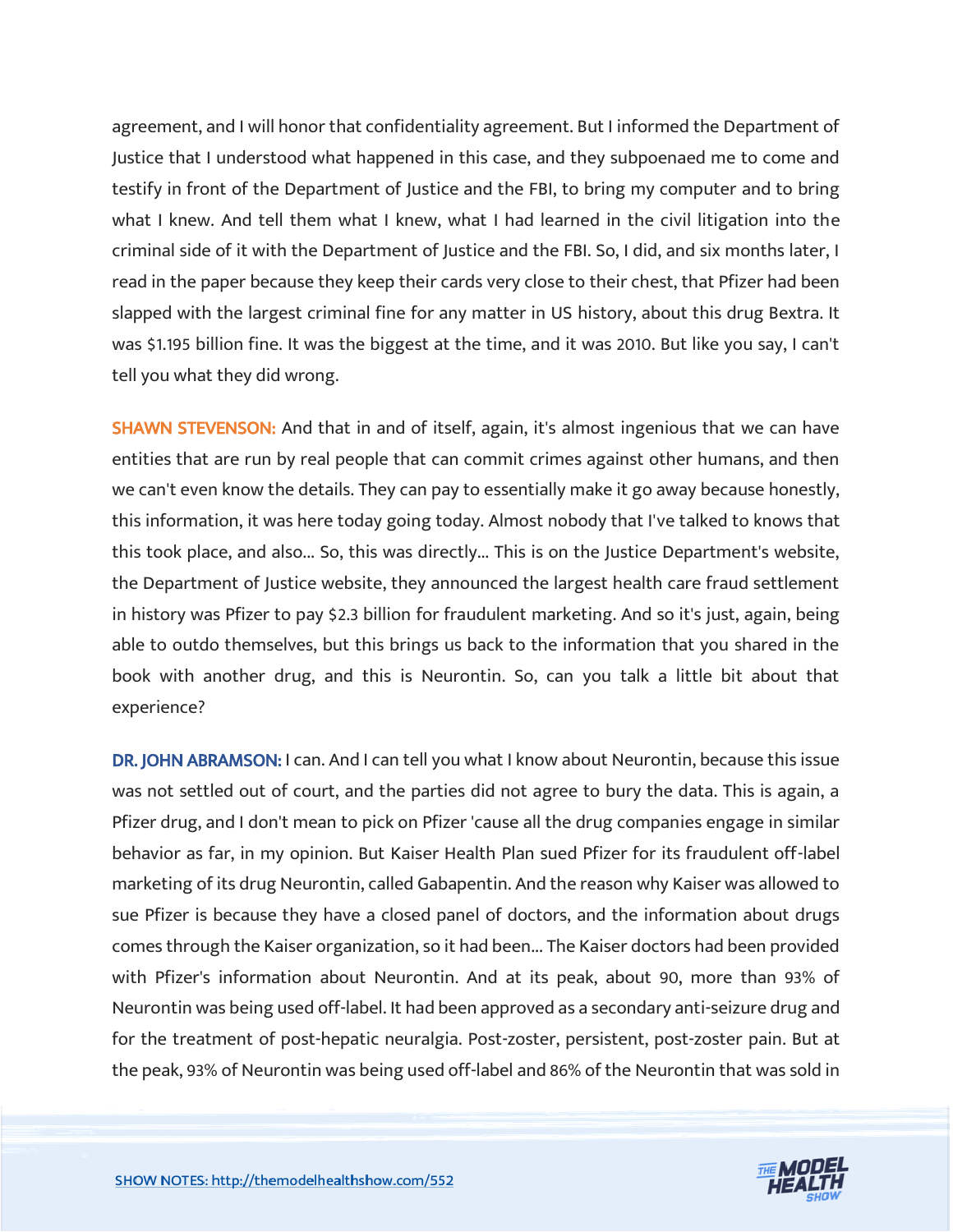the world was sold in the United States. To give you an idea of how the marketing in the United States is different from marketing elsewhere.

#### SHAWN STEVENSON: Can you say that number again?

DR. JOHN ABRAMSON: Yeah, 93% of the Neurontin that was used in the United States was offlabel, meaning that Pfizer had not provided evidence to the FDA that the drug was safe and effective for those 93% of patients that didn't have an approved indication for Neurontin. And 86% of the Neurontin that was used in the world was used in the United States.

SHAWN STEVENSON: Sheesh. Oh, my goodness, so this is when Neurontin's being prescribed for things that is not approved for?

DR. JOHN ABRAMSON: Right.

**SHAWN STEVENSON:** And that's legal, but there's a catch there.

DR. JOHN ABRAMSON: It's legal for doctors to prescribe it off-label. And Pfizer was basically saying, "We don't know how that happened, we didn't do that. The doctors figured out on their own that it worked." Well, that wasn't what the jury decided when they heard the facts about Neurontin used for diabetic neuropathy and bipolar disorder, and migraine headaches, the jury decided that not only had Pfizer fraudulently marketed Neurontin off-label, but they had committed racketeering violations. It was a racketeering, a RICO charge against Pfizer for the way that it created this off-label marketing enterprise. And the jury awarded Kaiser \$142 million in penalties and then tripled it because of the RICO charge. This was the first RICO charge against a drug company, but again, nobody went to jail. The drug company didn't get dinged or penalized or not allowed to participate in Medicare, and they went on about their business.

And the amazing thing about this story, Shawn, this trial took place I think it was 2010. All this data now is... You can get my report on the web, if you go to the web and just Google Abramson Neurontin expert report, you can see all of this will come up because it was presented in court. And it shows how the doctors were duped into prescribing Neurontin off-label, which the jury found them guilty of fraud and racketeering. Neurontin is still, still the sixth is frequently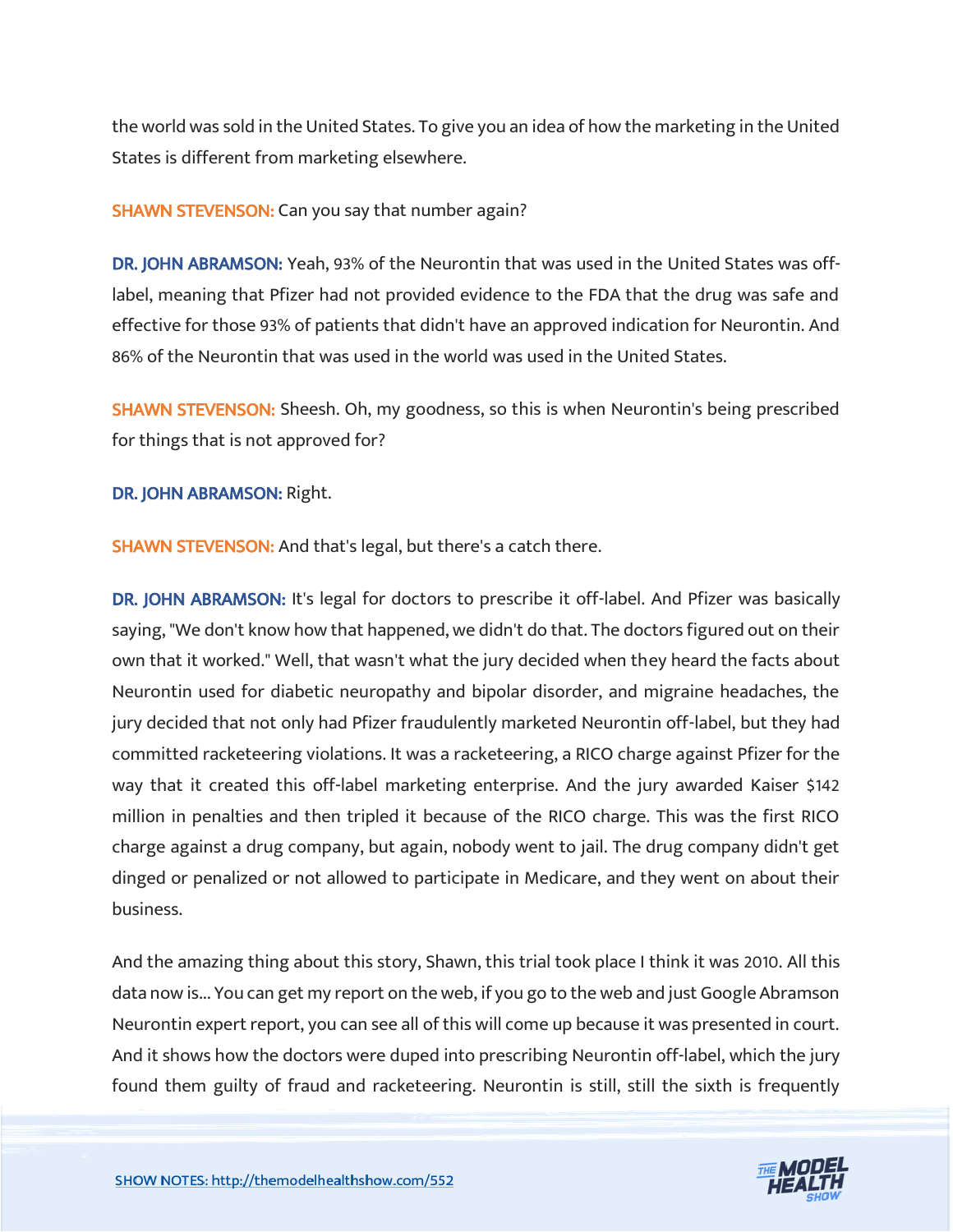prescribed drug in the United States. So, the doctors still believe that the off-label fraudulent claims that were made 10 years ago, 15 years ago, they still believe that they're true.

SHAWN STEVENSON: First of all, they're not. Second of all, it's still making them billions of dollars.

DR. JOHN ABRAMSON: No, no, no, it's off-label, it's a generic...

SHAWN STEVENSON: Oh wait, wait. Oh my gosh.

DR. JOHN ABRAMSON: Which shows how sticky that knowledge is. Nobody's marketing it, and it's still the sixth most frequently prescribed drug.

SHAWN STEVENSON: Oh, my goodness gracious. Come on, come on.

DR. JOHN ABRAMSON: But that's such a powerful natural experiment about how the docs get these beliefs, and they just don't go away.

**SHAWN STEVENSON:** I think that's going to be one of the big takeaways, is how we can get ingrained with a certain perception of things and ingrained into gospel and dogma really. And I want to make this point too, for everybody who might not be familiar with this, and we're talking about a RICO charge, this is relegated to organized crime. That's what this is relegated to. And this is the first time that a "legal" drug company was charged with something as an illegal crime syndicate, essentially, to put it lightly. And justifiably so, in this instance, and what that does is it instantly triples the fine that they had to pay, but again, if this was organized crime truly in its essential state, people go to jail, people are held accountable, you don't just keep operating business as usual, and this is just nuts. Now...

#### DR. JOHN ABRAMSON: It's nuts.

**SHAWN STEVENSON: I** want to ask you about this because this is when they get caught. And as you mentioned, Pfizer and... I would make the parallel between news networks, some might seem like they've got a narrative that fits yours, but they're still interacting with you using a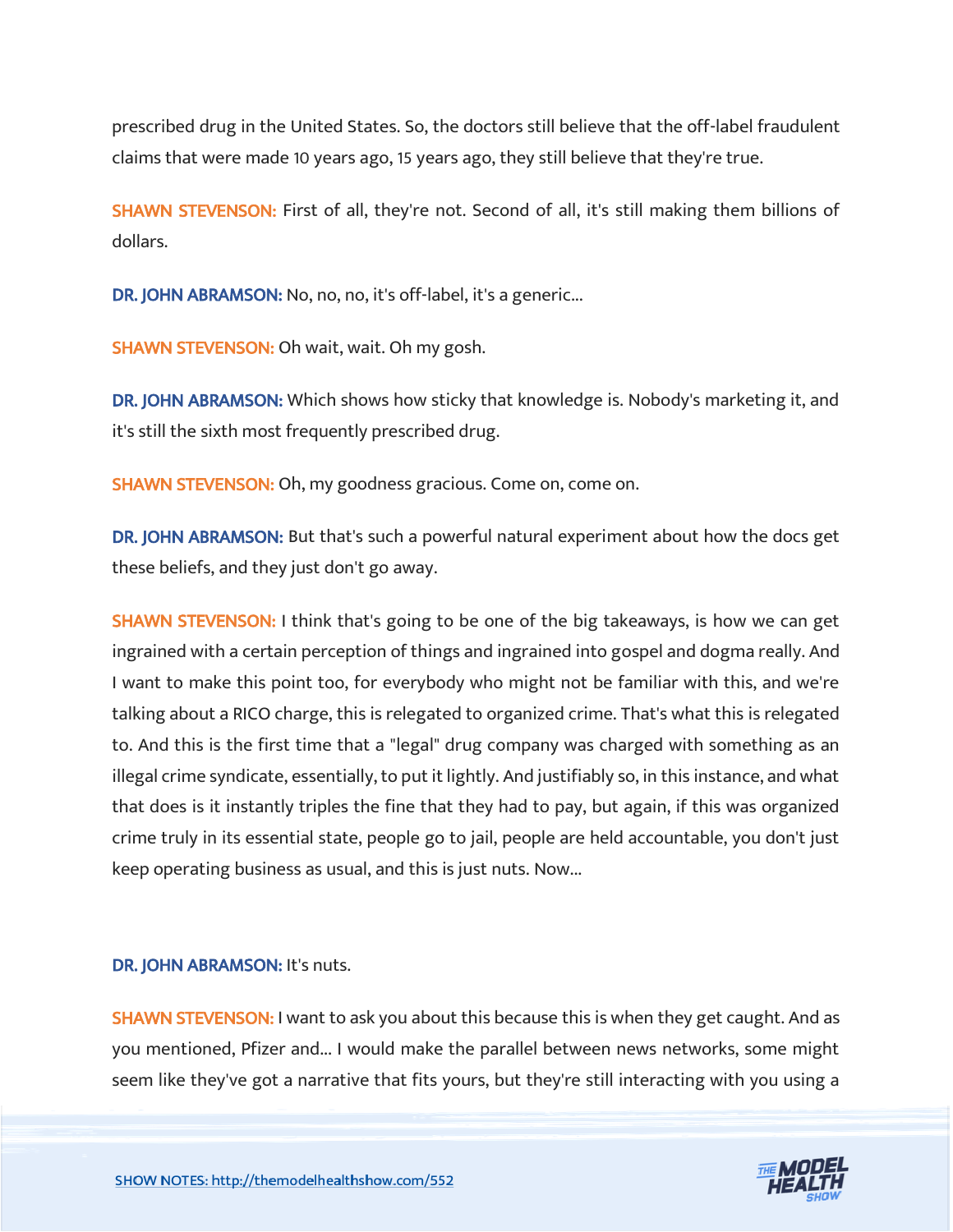very primitive psychological presentation of things to evoke fear, to create a politically-driven narrative of things and seeing life through this certain lens and missing out on all the gray, the 50,000 shades of gray. But drug companies, we have essentially the same thing going on, but Pfizer has been one of the most notorious, and I've talked about this, even with Prim Pro. That led to a near billion-dollar settlement as well, causing breast cancer and women. They were caught.

This just sounds like some movie-level villain stuff. They were called experimenting illegal drugs on children in Nigeria, and now they set up a fund for communities there, it's just like it never happened, but this is some really grotesque things and being able to continue to operate with business as usual. And by the way, that 2.3 billion from the Department of Justice, that was a felony violation, felony. If you were an individual and you commit these crimes, you're going to jail, but because of the way that our system is structured, not only are people not going to jail... And here I want to ask you this, and I already know what your response is going to be, but I just think it's important for us to think about it in these terms. If just once, when for example, Vioxx killed nearly 60,000 people that we can justifiably relate this to. 60,000 souls killed. What if people went to jail?

#### DR. JOHN ABRAMSON: Up to 60.

SHAWN STEVENSON: What if people went to jail, what if they had to return and pay all the money that was made and then some to the families who were victimized and essentially make an example out of them. Do you feel that this would have changed how these systems are operating in our country if pharmaceutical companies were given an example like, if we impress upon culture, if we invoke this fraud or we hide science and we get caught, we're going to go to jail for 25 years? This is a huge risk; I can't do it. Whereas now the culture is, nothing bad is really going to happen. Do you think that that would change things if just for once when these criminal things are taking place, they're held accountable in the truest sense of the word?

DR. JOHN ABRAMSON: Absolutely, absolutely. There's an email that was published by the Wall Street Journal, the day that the Vioxx study that we talked about at the very beginning, that showed that there was more than double the risk of cardiovascular events with Vioxx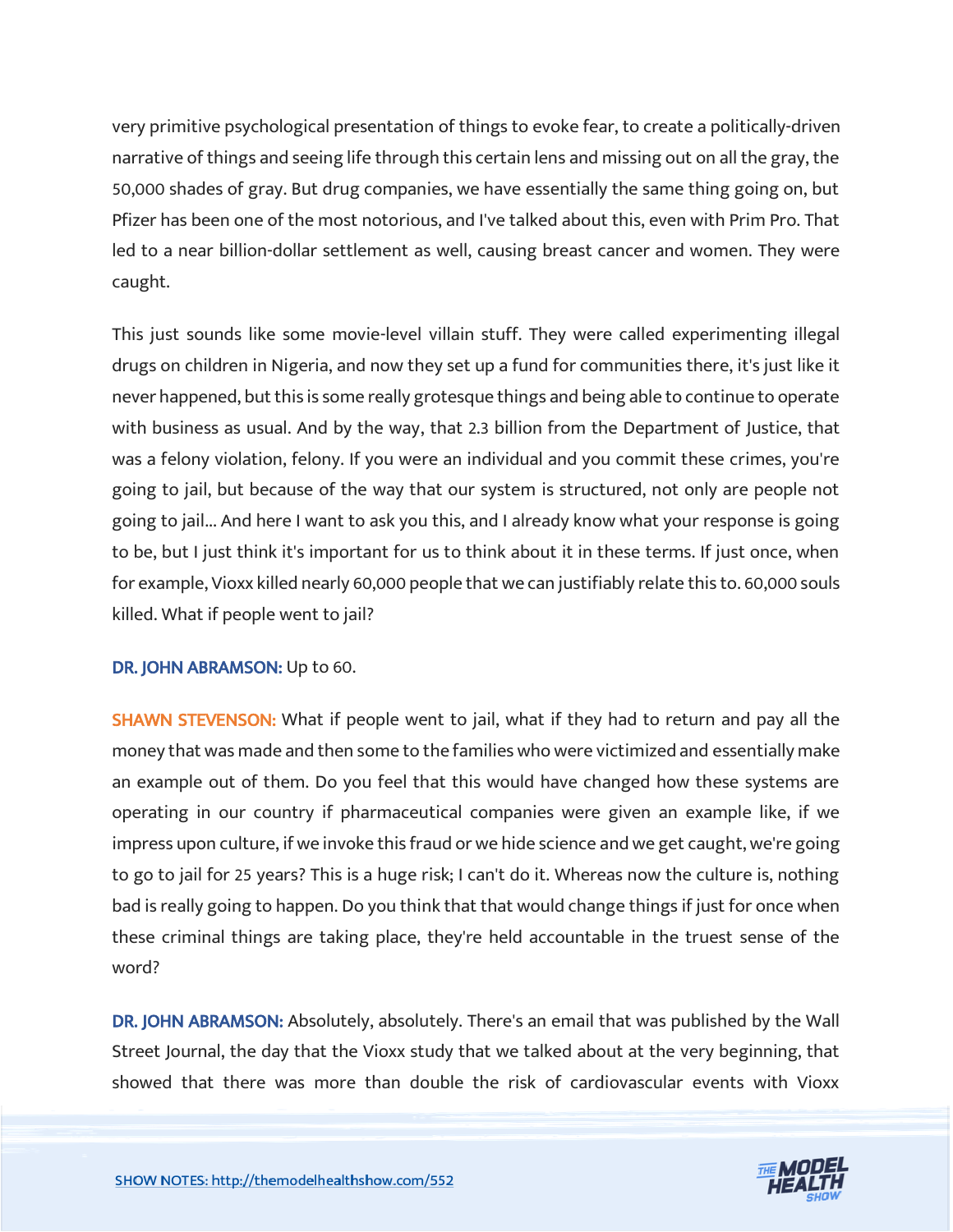compared to Naproxen. The day that Merck opened up its clinical trial data internally, when the study was over and they looked at the data, their chief scientists wrote an email that said, "It's a shame, the cardiovascular... " I'm paraphrasing, "The cardiovascular events are there. It's a shame. But the drug will do well, and we will do well." We will do well. Now, if that doesn't describe a state of mind, I don't know what would. And then fast forward, so that maybe some listeners are going to be saying, "Jeez, Abramson is right, and it's horrible. But that all happened, that was all over in 2004." But if we fast-forward to OxyContin and we've got the Sackler family declaring bankruptcy and keeping there I don't know how many billions of dollars. \$4-8 billion or something. So, they're declaring bankruptcy, they're trying to keep billions of dollars and no one's going to jail. And they've lit the fire on this epidemic of drug opioid abuse. And now deaths with fentanyl, they're responsible for a large part of this opioid crisis in our country. And they're trying to keep their money and not go to jail.

SHAWN STEVENSON: Yeah, this past year...

DR. JOHN ABRAMSON: That's not a very strong disincentive.

SHAWN STEVENSON: The past two years, and as the data still hasn't come in, but it was already ahead of pace, we've hit all-time highs in drug overdose deaths in the United States. 2020 and now 2021 is going to surpass that. And of course, if folks have seen the report with fentanyl being the number one cause death of folks between the age of 18 and 45, and this is... I went and dug into the data, and we're looking at the amount of people who died from a fentanyl overdose in that prime of life years. Also, this is like where a huge portion of our economic strength comes from as a society, is this age group. I looked at the numbers, and obviously the front-page news, the front of mind for everything is COVID 19. And in many instances, it should be. But this issue is so bad that the amount of deaths in that age group from COVID and heart disease combined in 2020 and 2021, those two years, is still thousands of deaths less than the amount of people who died from Fentanyl. In that age group. And if we had a system that actually cared about keeping these people healthy...

And by the way, if you go to... As of this recording, if you go to Dr. Google and you try to look up this devastating issue, you're not going to see major news sites that are coming up and covering this story. It's as if it doesn't exist. And you would think also because fentanyl and its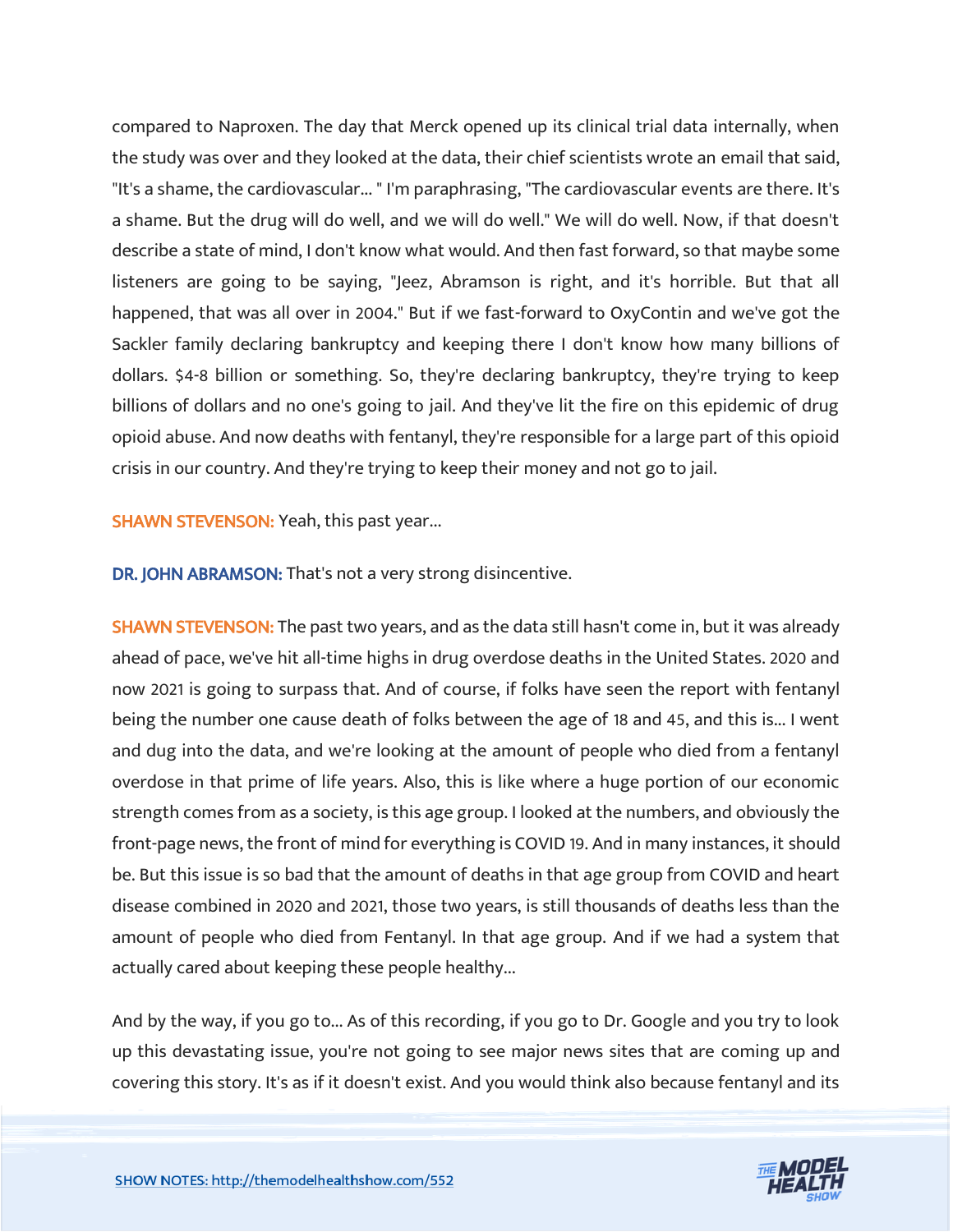offshoots and all the illegal activity, it's not necessarily going to call out one particular drug company, but a lot of drug companies that are funding our major news networks, they have dabbled in this opioid issue. One of them being Johnson & Johnson. They were just ordered to pay part of a 26-million-dollar settlement for their contributions to the opioid epidemic. A lot of folks don't realize this, but Johnson & Johnson has been really the world's largest producer of this "super poppy" this genetically modified poppy that's used to make opiates for many other companies. They are basically El Chapo. They're basically the source of the product and then creating their own products out of it, but Johnson & Johnson has been that very strong force as far as growing the crops needed. And again, everything has its place, but what really changed things was when opiates were not just accepted but pushed to treat minor pain, mild to moderate pain, instead of the very extreme issues.

Right? So now, if you got a headache even, you can have the potential of... Or knee pain, or whatever the case might be, opiates are now on the board. Not just on the board, but actually being pressed into kind of the popular conversation. But I highly recommend people to get more of a cinematic depiction of it, they can check out Dopesick on Hulu, which is a great depiction of it, but Crime of the Century on HBO Max is a great documentary of the whole situation and looking at the Sackler family and that whole thing, but it's a really fascinating thing. But also, this issue is hurting our citizens. And really, it's because people are hurting. We have an existential issue with folks not feeling connected and feeling a sense of purpose, but also physically we're not well, which just it leans into it's another form of pain. And it also is a contributor to a lot of different types of pain and inflammation, and the list goes on and on. We're treating symptoms and not the root cause. And so this is a great opportunity for us to, let's take a step back and look at the bigger picture, and how did we get into this state in the first place?

DR. JOHN ABRAMSON: Right, and where we are. And when we look at the opioid crisis. Professor Angus Deaton and his wife Anne Case, they're both professors at Princeton, coined the phrase "diseases of despair." Where many white American, non-college-educated guys are dying from opioid overdose and suicide, and liver disease related to alcohol. And if you look in a slightly older age group than you were referring to before, in the 50 to 54-year-old age bracket, 100 people in that age bracket, non-college-educated white men, 100 people per 100,000 are dying [every year from diseases of despair. I did the arithmetic, and I found out that in excess 400](https://themodelhealthshow.com/podcasts/dr-john-abramson/) 

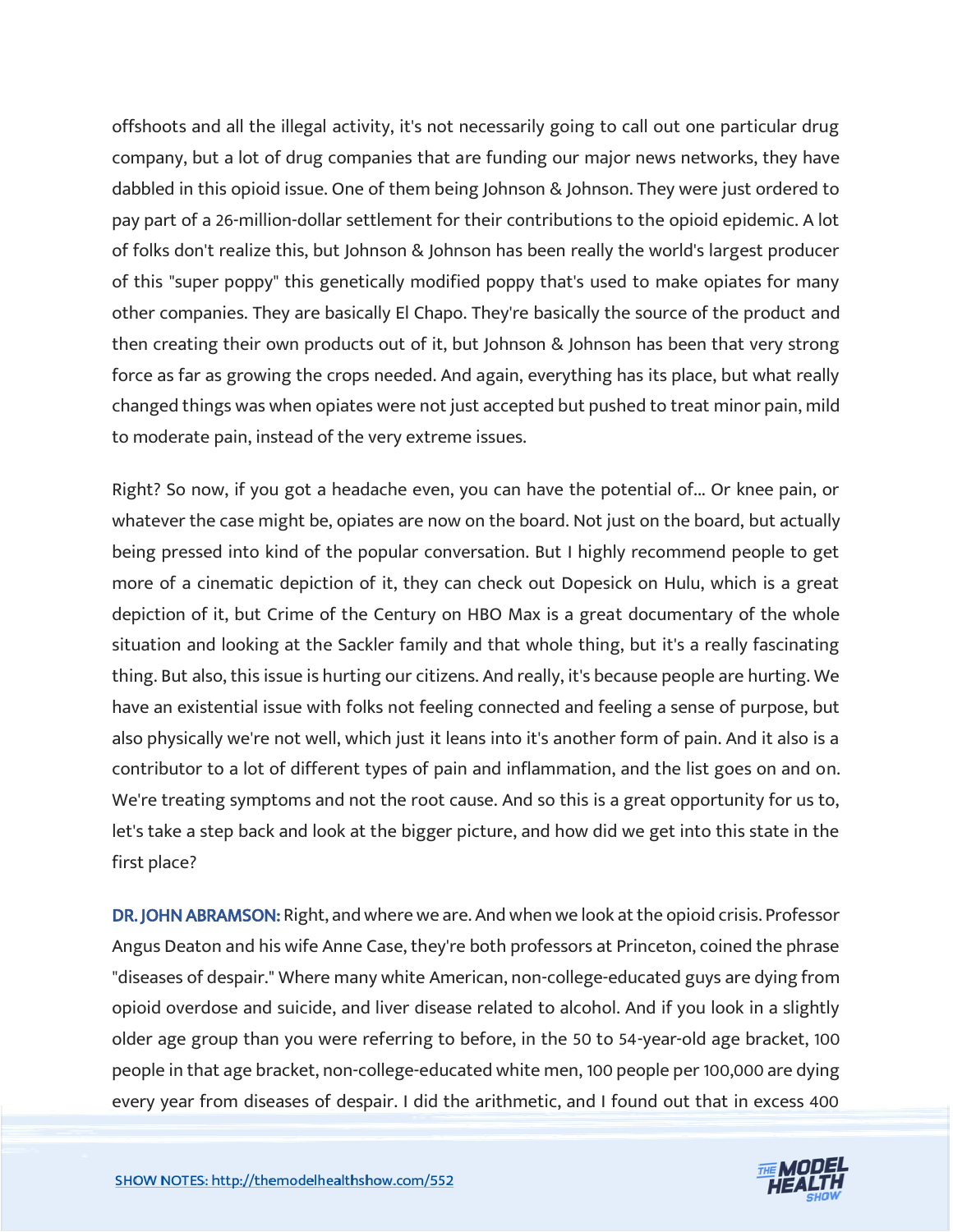people in that age group in that demographic are dying overall. 400 excess deaths per 100,000. And I communicated with Professor Deaton, the Nobel Laureate, and I said, "I'm in with the diseases of despair." And you described it exactly right, Shawn, that it's an existential problem, that its life is not working out the way they thought it would and it doesn't have the meaning that they thought it would, either with family or church or whatever the pillars of meaning are, aren't working out the way it did for their parents. They don't have the opportunities that their parents had, but there are three times more deaths from general medical problems, excess deaths from general medical problems than there are from diseases of despair.

And that's just so sad. Diseases of despair are easy. It's easy to understand that and to see that as a tragedy, but there's three times bigger tragedy just in the general health of those folks. And that gets into where we are in American healthcare. So, when I went into practice in 1980, the age-adjusted death rate for Americans was lower than in 10 comparable countries. And it was lower enough, so 88,000 fewer Americans were dying each year than in those other 10 comparable countries. And our health statistics have gotten so much worse than the other 10 countries that now 488,000 Americans are dying every year. This is pre-pandemic. This is 1300 Americans dying every day in excess because American's health is not as good as the health of people in 10 comparable wealthy countries. So, it's like we've got three jumbo jets crashing and killing all the passengers every day, every day because our healthcare and health is so inferior. And for that health, for that declining health, we are spending 7% more of our GDP than the average of the other 10 countries are for healthcare. And 7% of GDP translates into 1.5 trillion dollars a year excess. It's a \$4500 essentially un-legislated tax on every man, woman, and child for healthcare above what the other countries are paying, and their health is so much better than ours. So, it's a system that is not working.

And what Sickening, my book, is really about it's the knowledge construct that makes this look like a normal way to practice medicine, and it's not. We're outliers in the world. It's a historical disaster, and we can't go on like this. At some point, we're going to have to deal with the fact that the exceptionalism of American medicine is like the glitter of fool's gold, that Americans are suffering and dying. And we're just peeing away this money, these 1.5 trillion dollars a year, that's like 10 times more than the Build Back Better Plan that we didn't pass would have cost, every year, every year. So, what we're doing is not working. And the knowledge, the universe [of knowledge that doctors believe, that consumers believe, that politicians and regulators](https://themodelhealthshow.com/podcasts/dr-john-abramson/) 

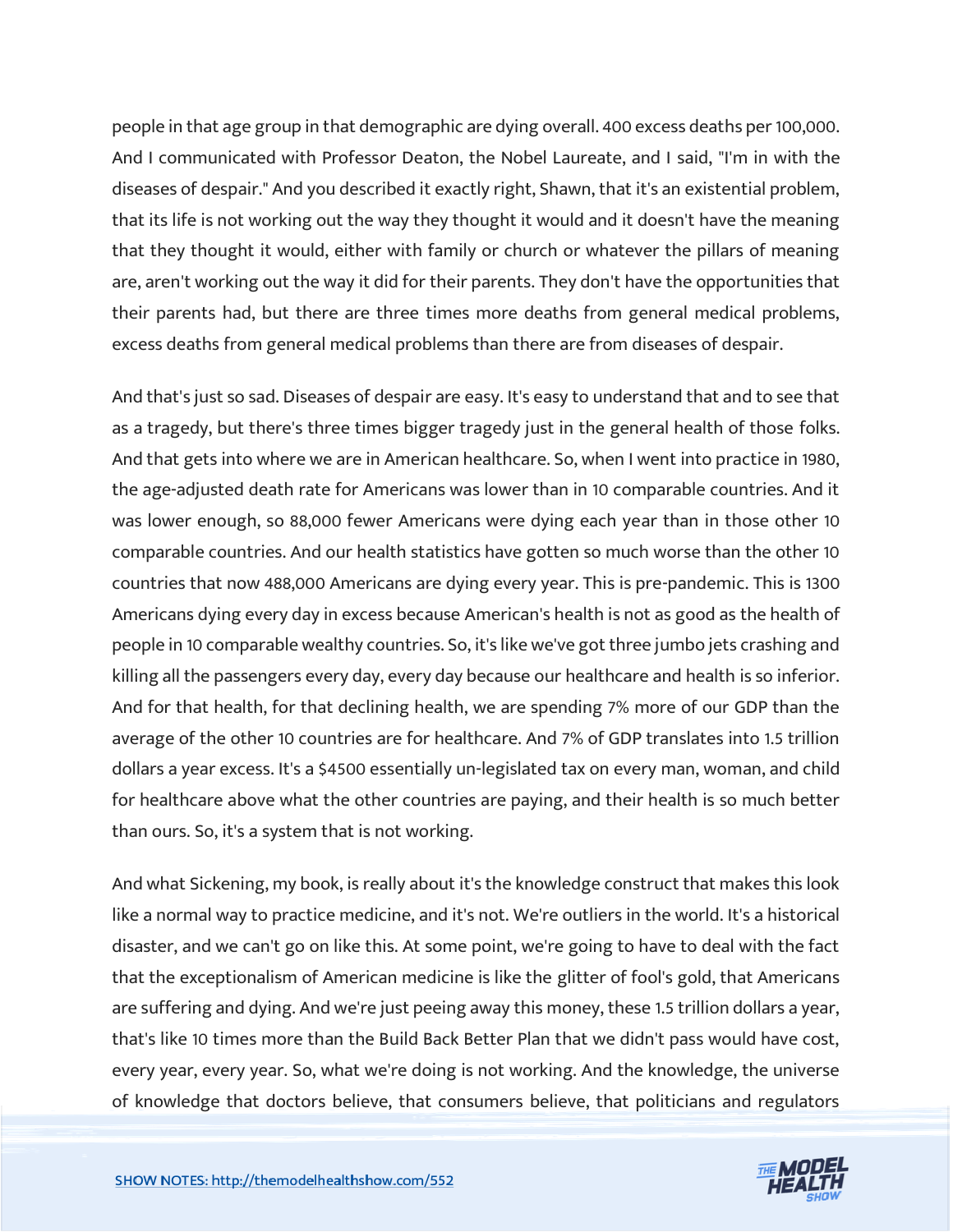believe, looks at our system as if it's a prize of innovation, but what it is a prize of return on investment for the people who own the shares in the biotech industry. But it's not producing what Americans need, which is good health and well-being.

SHAWN STEVENSON: Yeah. At the end of the day, obviously, that is the goal. But for me, and I keep reiterating this recently, but I'm a big fan of results. I don't have a dog in the fight, and what I do is I just look at what does the majority of data say. And I use a logic. And also, I'm questioning, of course, where is the data coming from? And so, looking at the results, despite we could step back, we could act like we've never seen a study in our lives and just look at the state of people in our environment, the state of health in our communities and in our families, something is seriously wrong here.

And we now have a system where the FDA, I used to think about this, the Food and Drug Administration, and there's the regulation on our food and on drugs. And the crazy thing is there's so much money being made through both of those channels. The food is making us sick, and the drugs are treating the symptoms and, in many cases, making us sicker. If anything, because we're not addressing the real underlying cause, and so we've gotten into a system where... Even the title of your book, Sickening. We've got a sick care system; we don't really have a healthcare system in the true sense of the word. Let's be clear, our emergency care is amazing, we've got wonderful drugs that can help keep people alive, but the thing that is most essential about us and most important about us as people, as human beings, these are not things that are promoted. And not only should they just be promoted, but these should be top tier things that are taught in our healthcare system for us to have that study that you noted in the book with lifestyle intervention being put up against a placebo and against Metformin that had to be funded by the NIH, that had to be funded outside of pharmaceutical companies because we're not going to have a drug up against a lifestyle intervention.

And again, just say a lifestyle intervention or changing your lifestyle or having a healthy lifestyle, it can sound very... Just very light and fluffy. It just kind of has these things like, "Ah, I have a healthy lifestyle," but in reality, we're talking about real brick and mortar results with what our genes, our DNA has interacted with throughout our evolution. Our genes expect us to move.

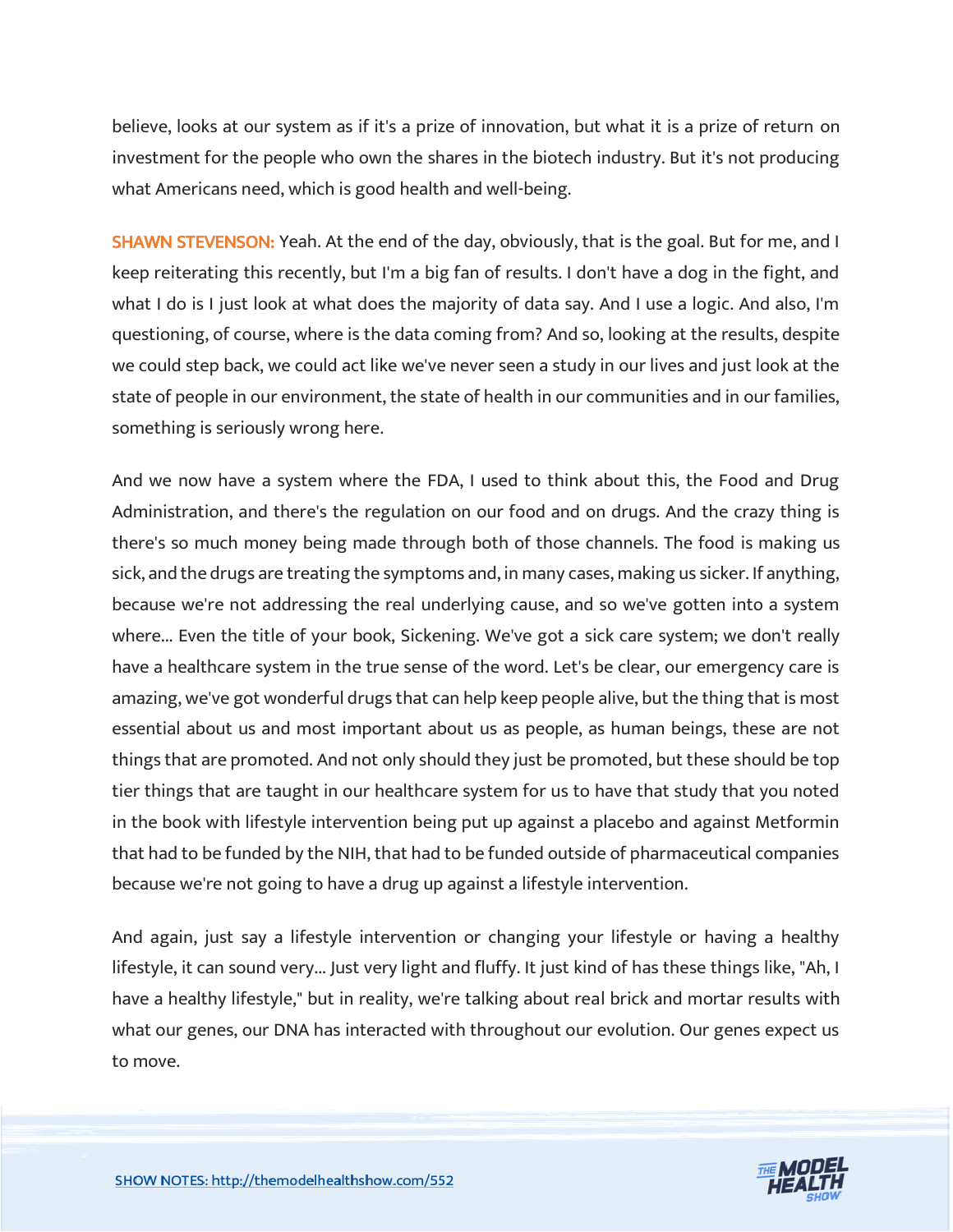DR. JOHN ABRAMSON: That's right. That's exactly right.

SHAWN STEVENSON: And we are the most sedentary culture in the history of the world, right now. And it's not getting better. And these are simple lifestyle interventions that might dramatically reduce our need for medications, but then here's the problem: It's going to start to pull profits from a system that is very... It's become very acclimated to siphoning money from our sickness.

DR. JOHN ABRAMSON: And our challenge, Shawn, is to figure out a way to correct this so that we're talking about improving the quality of Americans' lives, to correct it... People don't trust government. Without government, there's not an overarching mechanism to make these corrections, and we've got to come up with something new. And hopefully, our discussion is a beginning, not an end, and we can keep going 'cause we have to figure out how to create a new mechanism to... Maybe it's a constituency of consumers and doctors and non-healthcarerelated businesses. I'm not sure how we do it, but we got to do it. Our country is getting torn asunder by this, and it's going to continue until we can figure out a constructive way to address these problems.

SHAWN STEVENSON: I can't let you go unless we talk just a little bit about what we can do as citizens, as people who are interested in being healthy and having healthy families. Obviously, we have a sick care system right now that we're operating within, what can we do to help to change this around to make things more ethical and efficacious? Right now, what can we do proactively?

DR. JOHN ABRAMSON: Right, so I think the way out of this is, I think there are three constituencies that are being hurt by the current economically driven, so-called healthcare system. One is the healthcare professionals who almost to a person want to do their best and want their professional efforts to improve their patient's quality of life. They're good people, they're trying to do their best. They've got to understand that they're not getting the right information. And 96% of medical research is about drugs and devices, it's not about making people healthier. That the information they get about drugs and devices, the so-called peer review is a sham because the peer reviewers don't get the data. The guidelines are a sham because the guideline writers don't get the data, and the professional organizations are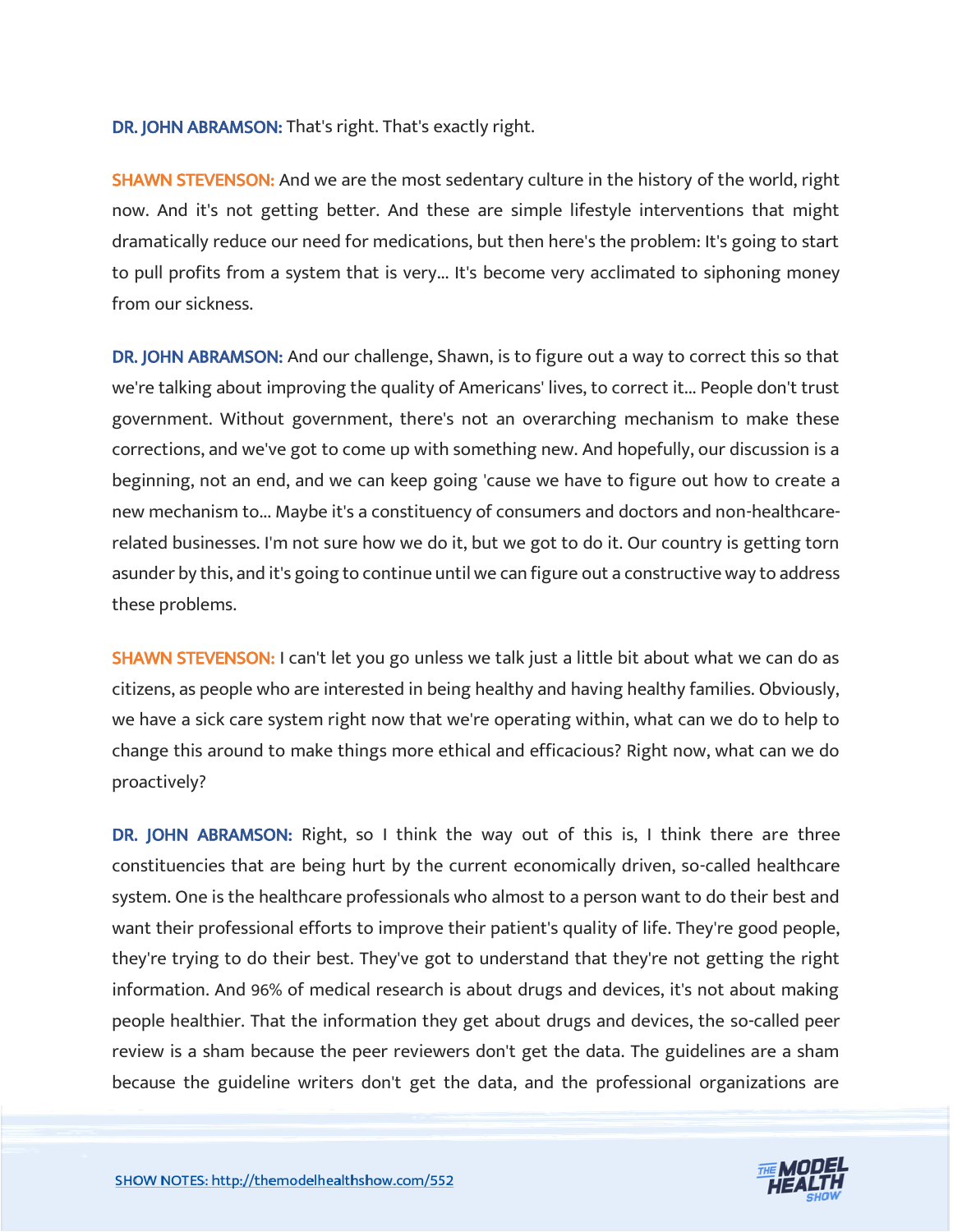getting paid by the drug companies. The healthcare professionals need to understand that they don't have the tools to do their job and they need to become politically active, that's one constituency. The second constituency is the non-healthcare-related businesses who are paying for this ineffective health care, and they're paying approximately \$4500 or more per employee, per individual, if an employee... If there's 2.6 people in a family, they're paying some \$12,000 extra in health insurance, that's affecting their competitiveness.

So, the non-healthcare-related businesses need to act in their economic interest to become part of this coalition to control health care costs. And then the biggest and most powerful constituency is working Americans, ordinary Americans, who aren't getting a fair deal from American healthcare. And they've got to understand that the purpose of much of our healthcare is to maximize profits, not their health, and they've got to become active voters. They've got to become involved in the legislative process and be in touch with their representatives and senators. They must become part of this system. And then most of all, most of all, consumers, ordinary people need to understand that the promise of good health coming out of the next pill is a false promise. That 80% of your health is going to be determined by how you live your life. It's your responsibility. And the system should be set up so that it's much easier to get help to make those changes, but ultimately, it's each of our responsibility to do what we know to be true to achieve that better health. And the time is now. This is not going to turn itself around, we've got to make these changes.

SHAWN STEVENSON: It's wonderfully stated. Dr. John Abramson, you are one in a billion. I appreciate you so much for just having the audacity to get involved in these situations that I know it's been like a pressure cooker in many ways. I know that there's been a lot of stress involved, a lot of late nights, a lot of study, a lot of standing up for people who don't even know you're standing up for them. And I want to thank you for that. It really does mean a lot.

DR. JOHN ABRAMSON: Well, it's my pleasure, Shawn, and back at you. What you're doing to create this public forum where people can get educated about the truth of what's going on and acquire the tools to take constructive action, it's the only way out. And I hope that we can keep this dialogue going and work together and brainstorm and figure out ways to be more effective.

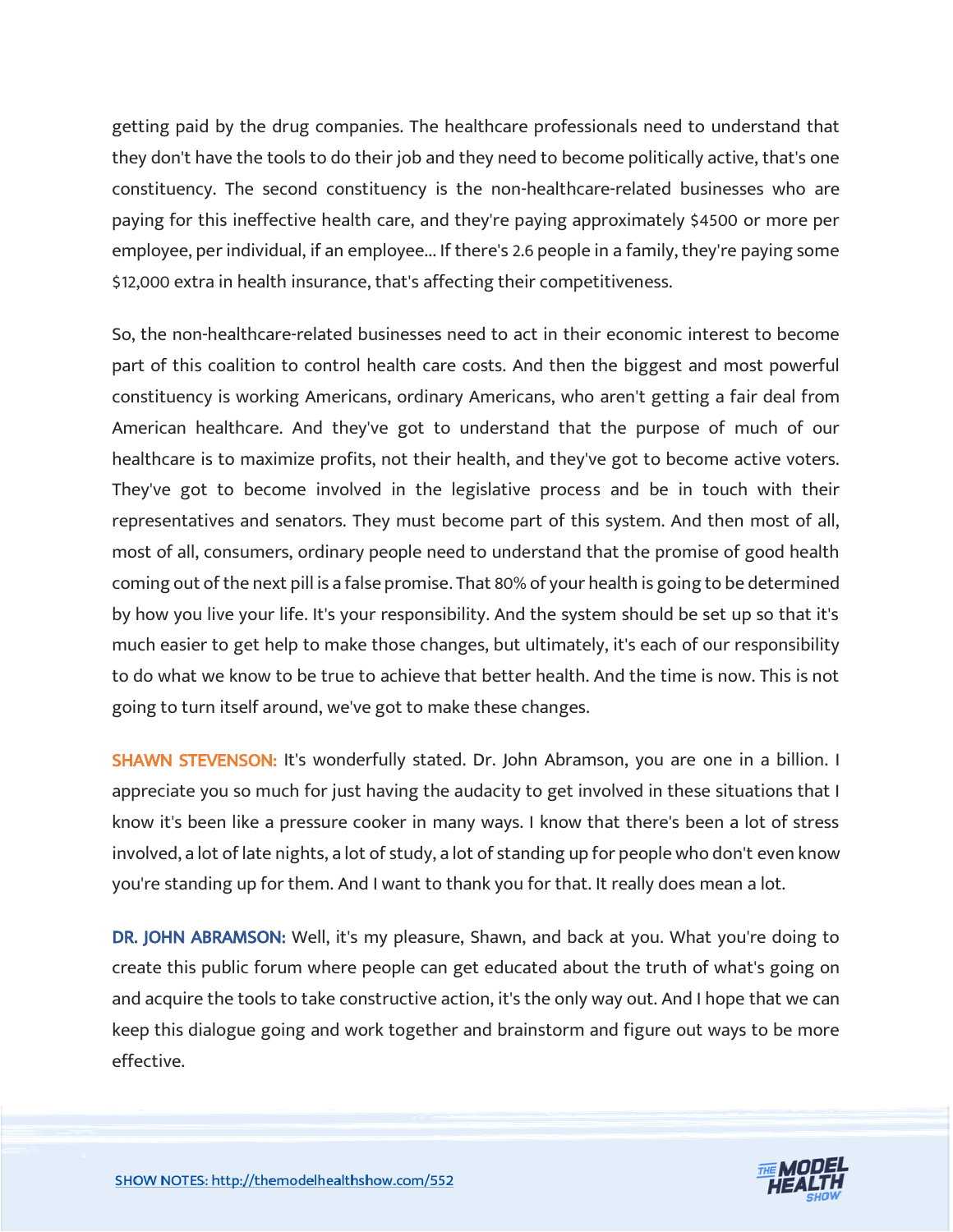SHAWN STEVENSON: It's already done. It's already done. I appreciate you so much. Dr. John Abramson, everybody.

#### DR. JOHN ABRAMSON: Thank you.

SHAWN STEVENSON: Everybody. I need you to run, not walk, right now and get yourself a copy of Sickening. Pre-order it, because this book is going to fly off the shelves, and I want to make sure that you have it. You're the first to have this book, How Big Pharma Broke American Healthcare and How We Can Repair It. Dr. John Abramson. This episode was very special for me, personally. Again, these are different data points that I've been sharing for quite some time. And to have John in my life now, to be able to kick ideas back and forth, to talk about these things, he's gotten a glimpse into some of the data, some of the study data, trial data, that the vast majority, we're talking 99.999999% of humans have not seen what's really happening behind closed doors with pharmaceutical companies and their behavior. And we cannot do anything about it until we get educated about what's actually taking place. And also, of course, as we've talked about, we got to take a really good hard look at the results that are taking place in our lives and in our families and in our communities, and just say, "Enough is enough."

"This is not working." Things have been going in a certain direction. All that's happening in the world right now, it's not an accident, it's not just this one thing came in and messed everything up. It wasn't as if we were just gently walking downhill. We were sprinting downhill. As a matter of fact, we were falling downhill rapidly. And all the bumps and bruises along the way, nothing is really stopping us. And it's all going to shift, literally, we need to shift the world, our healthcare world on its axis, to stop this tumbling, to stop us free falling. And be able to turn this around, to be able to heal ourselves, lick our wounds, dust ourselves off and get back to a place of logic and creating a culture of health that just out pictures, that just prints out repeated instances of health, that too is possible. It's being replicated in small sects of the world, even here in the United States. There's a population of people, there are groups of people who are radiantly healthy. Many of them have come from circumstances where they were radically unhealthy. So, to say that we can turn this around is an understatement. We are powerful. We are so powerful to be able to turn things around. And so that's what this